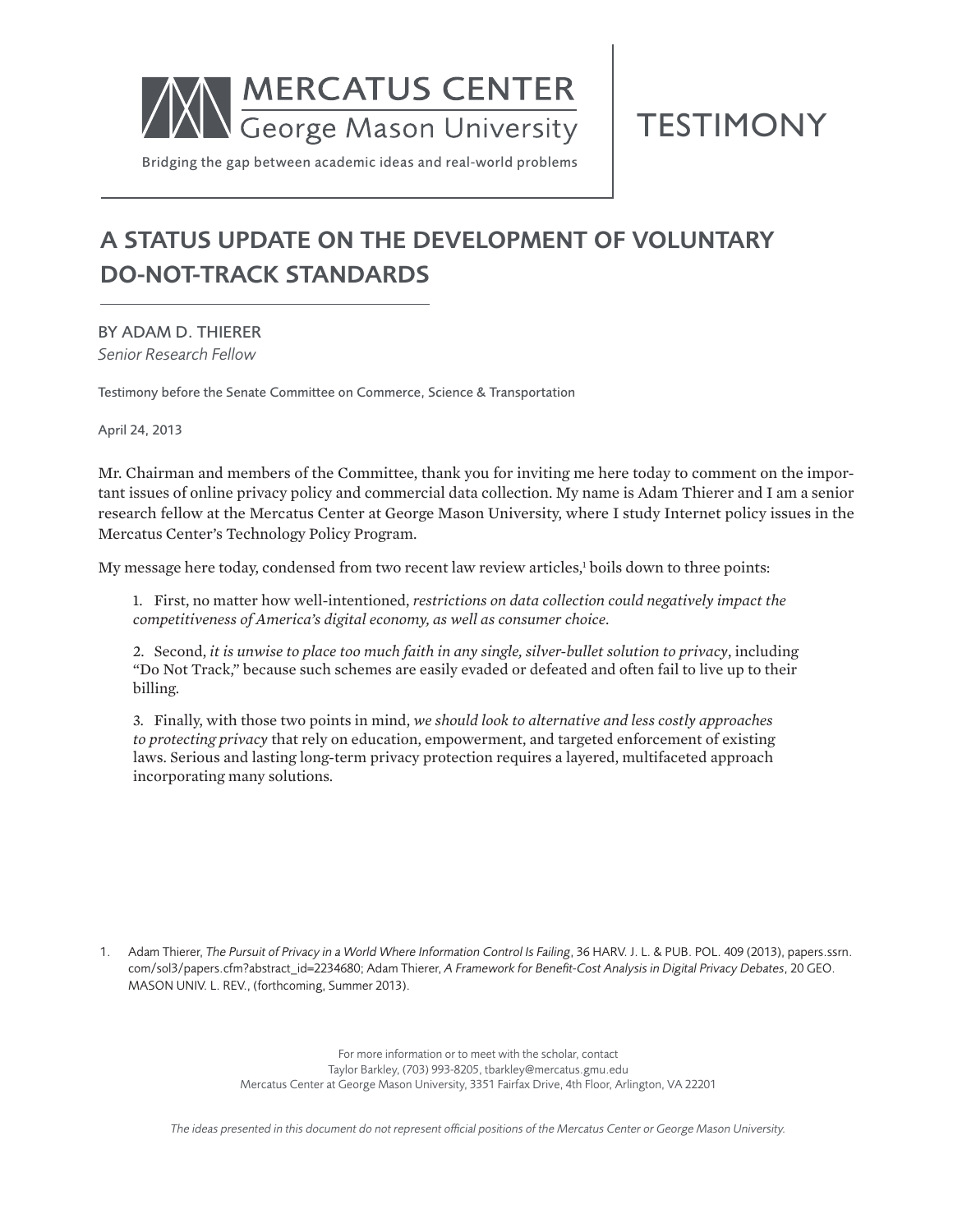# TRADE-OFFS ASSOCIATED WITH RESTRICTIONS ON DATA COLLECTION

Let's be more specific about the potential costs of restrictions on data collection. Online advertising and data collection are the fuel that powers our information economy. Privacy-related mandates that curtail the use of data to better target ads or services could have several deleterious effects.<sup>2</sup>

First, **data restrictions could raise** *direct* **costs for consumers** if walled gardens and paywalls are erected in response. Something has to pay for all the wonderful free sites and services we enjoy today.

Second, **data restrictions could** *indirectly* **cost consumers by diminishing the abundance of content and culture now supported by data collection and advertising**. In other words, even if prices and paywalls don't go up, overall quantity or quality could suffer if data collection is restricted.3

Third, **data restrictions could hurt the competitiveness of domestic markets**. While regulation raises the costs of doing business for all online operators, those costs will fall hardest on smaller operators and new start-ups.<sup>4</sup> For example, today's "app economy" has given countless small innovators a chance to compete on even footing with the biggest players.<sup>5</sup> Burdensome data collection restrictions could short-circuit the engine that drives entrepreneurial innovation among mom-and-pop companies if ad dollars get consolidated in the hands of only the larger companies that can afford to comply with new rules.<sup>6</sup>

Fourth, **data restrictions could undermine America's global competitive advantage in this space**. We should ask ourselves how it is that America's Internet sector came to be the envy of the world and why it is so hard to

- 2. See generally Adam Thierer & Berin Szoka, *The Hidden Benefactor: How Advertising Informs, Educates & Benefits Consumers, Progress & Freedom Foundation*, PROGRESS SNAPSHOT, Feb. 2010; Berin Szoka & Adam Thierer, *Online Advertising & User Privacy: Principles to Guide the Debate, Progress & Freedom Foundation*, PROGRESS SNAPSHOT, Sept. 2008.
- 3. A 2010 study by Howard Beales, the former Director of the Bureau of Consumer Protection at the FTC, found that "the price of behaviorally targeted advertising in 2009 was 2.68 times the price of run of network advertising." That increased return on investment is important, Beales notes, because it creates "greater utility for consumers from more relevant advertisements and clear appeal for advertisers from increased ad conversion." Beales also noted that, "a majority of network advertising revenue is spent acquiring inventory from publishers, making behavioral targeting an important source of revenue for online content and services providers as well as third party ad networks." Howard Beales, Network Advertising Initiative, *The Value of Behavioral Targeting*, at 1 (March 2010), www.networkadvertising.org/pdfs/ Beales\_NAI\_Study.pdf.
- 4. "In a setting where first-party advertising is allowable but third-party marketing is not, substantial advantages may be created for large incumbent firms," argue Professors Avi Goldfarb and Catherine Tucker. "For example, if a large website or online service were able to use its data to market and target advertising, it will be able to continue to improve and hone its advertising, while new entrants will find it difficult to challenge the incumbent's predominance by compiling other data or collecting their own data." Avi Goldfarb & Catherine Tucker, *Comments on 'Information Privacy and Innovation in the Internet Economy*,' Comments to the US Department of Commerce, Jan. 24, 2011, at 4, http://www.ntia.doc.gov/comments/101214614-0614-01/attachments/NTIA\_comments\_2011\_01\_24.pdf.
- 5. "The App Economy now is responsible for roughly 466,000 jobs in the United States, up from zero in 2007 when the iPhone was introduced." Michael Mandel, *Where the Jobs Are: The App Economy*, (TechNet, Feb. 7, 2012) http://www.technet.org/wp-content/uploads/2012/02/TechNet-App-Economy-Jobs-Study.pdf.
- 6. Apple's Safari browser already blocks third-party cookies and now Mozilla's Firefox browser will as well. This has led to concerns about how market structure and competition will be impacted. See: Tim Peterson, *The Demise of Third-Party Cookies Could Help Premium Publishers*, ADWEEK, Apr. 15, 2013, http://www.adweek.com/news/technology/demise-third-party-cookies-could-help-premiumpublishers-148573: "First Safari and now Firefox are blocking third-party companies from dropping cookies on publishers' sites to protect users' privacy. Those moves hurt revenues of the smaller publishers that depend on third parties to sell ads. But, paradoxically, the winners could be premium publishers and large media companies, especially Facebook and Google, who will be able to prop up their proprietary audience data as the ideal alternative. Big traditional publishers whose ad revenue has shrunk as readers and advertisers shift online could recoup their losses by parlaying their first-party audience data into even higher ad rates"; Adam Lehman, *Don't Fear the Cookie Backlash*, DIGIDAY, Apr. 17, 2013, http://www.digiday.com/platforms/dont-fear-the-cookie-backlash: "Several people have already pointed out that the Mozilla [third-party cookie restriction] change will create even greater advantages for the largest players in digital media."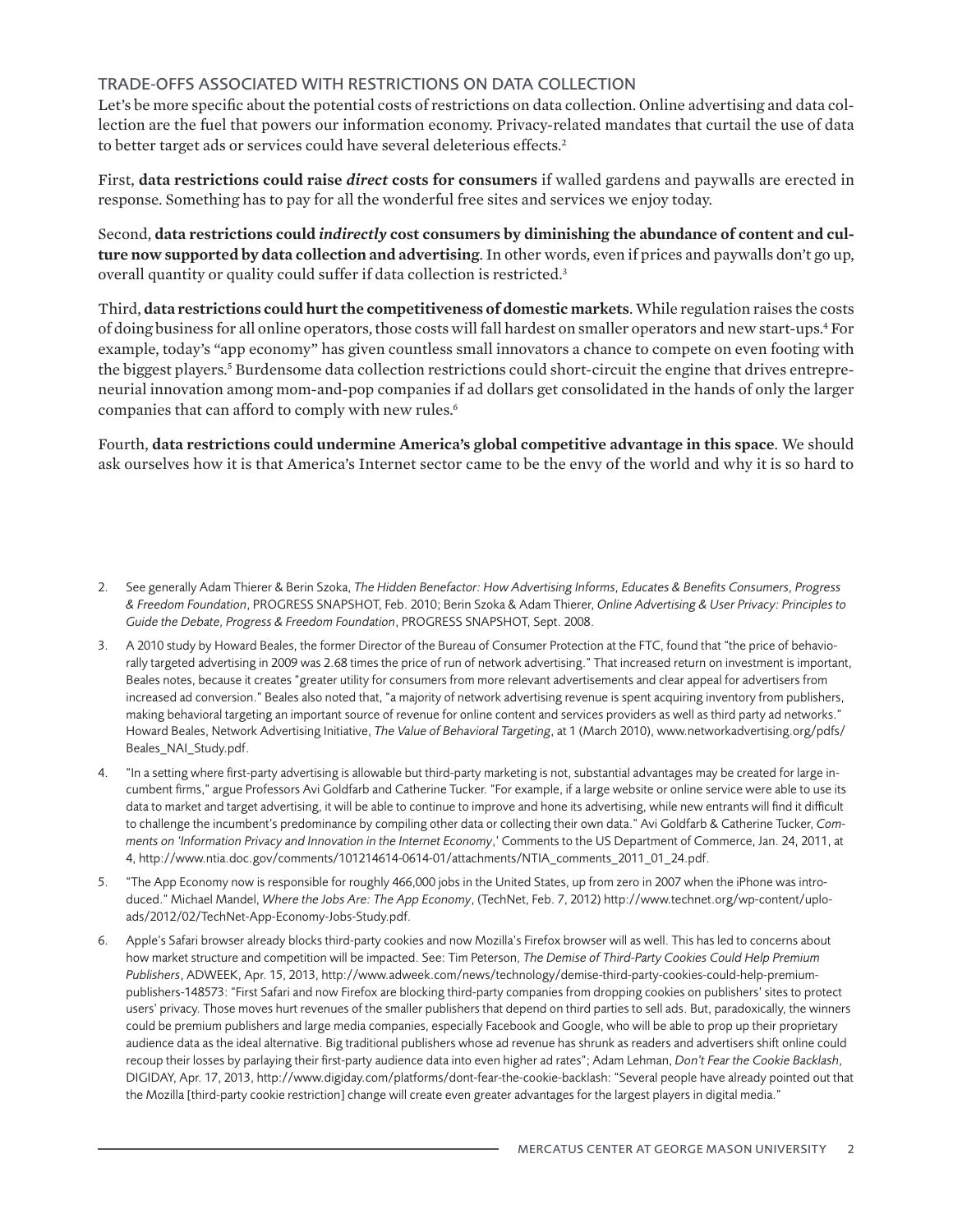name any major Internet company from Europe.7 Our more flexible, light-touch regulatory regime leaves more room for competition and innovation compared to Europe's top-down regime.<sup>8</sup>

# UNINTENDED CONSEQUENCES OF DO NOT TRACK

Generally speaking, when it comes to privacy protection, **we should avoid placing excessive faith in schemes like Do Not Track** because they could fail, just as previous techno-fixes failed to keep pace with fast-moving developments in this space.

[*See* Appendix I: "Techno-'Silver-Bullet' Solutions Don't Work—Some Case Studies."]

Even if Do Not Track takes root and some consumers turn it on, many will be incentivized by ad networks or publishers to opt right back in to "tracking" to retain access to sites and services they desire.<sup>9</sup> In doing so, they may end up sharing even more information than they do today.10 Moreover, this may drive still greater consolidation since larger players will be in a position to grant Internet-wide opt-in exceptions, while smaller providers cannot.<sup>11</sup>

# CONSTRUCTIVE ALTERNATIVES TO REGULATION

In light of these trade-offs, **we should subject new data restrictions to strict benefit-cost analysis** to ensure that we are not imposing unnecessary burdens on our data-driven economy.<sup>12</sup>

We should simultaneously consider how **we might better spend our time and resources developing a richer mosaic of privacy-enhancing tools and educational strategies**. Luckily, an extensive array of such tools and strategies already exists.<sup>13</sup>

[*See* Appendix II: "Digital Self-Help Tools."]

- 7. Goldfarb and Tucker have also found that "after the [European Union's] Privacy Directive was passed [in 2002], advertising effectiveness decreased on average by around 65 percent in Europe relative to the rest of the world." They argue that because regulation decreases ad effectiveness, "this may change the number and types of businesses sustained by the advertising-supporting Internet." The European Union's experience makes it clear that regulation of online advertising and data collection can affect market structure, competitive rivalry, and the global competitiveness of online firms. This could also have antitrust implications that the FTC or other agencies would need to take into account when considering new privacy rules. Goldfarb & Tucker, *Comments on 'Information Privacy*,' 4.
- 8. Adam Thierer, *A Better, Simpler Narrative for U.S. Privacy Policy*, TECHNOLOGY LIBERATION FRONT, Mar. 19, 2013, http://techliberation.com/2013/03/19/a-better-simpler-narrative-for-u-s-privacy-policy.
- 9. Berin Szoka, *The Paradox of Privacy Empowerment: The Unintended Consequences of "Do Not Track*," Position paper for W3C Workshop: Do Not Track and Beyond Berkeley, California, (Nov. 26-27, 2012), http://www.w3.org/2012/dnt-ws/position-papers/5.pdf.
- 10. See Nicklas Lundblad & Betsy Masiello, *Opt-in Dystopias*, 7:1 SCRIPTed 155, (2010), http://www.law.ed.ac.uk/ahrc/script-ed/vol7-1/ lundblad.asp, noting that as a result of a push for stronger-opt-in regimes, "service providers may attempt to maximise data collection in every instance that they are forced to use an opt-in framework; once a user consents to data collection, why not collect as much as possible? And the increased transaction costs associated with opt-in will lead service providers to minimise the number of times they request opt-in consent. In combination these two behaviours are likely to lead to an excessive scope for opt-in agreements. In turn, users will face more complex decisions as they decide whether or not to participate."
- 11. Szoka, The Paradox of Privacy Empowerment, 3.
- 12. I have explained how to conduct such an analysis in my forthcoming article, Adam Thierer, *A Framework for Benefit-Cost Analysis in Digital Privacy Debates*, 20 GEO. MASON UNIV. L. REV., (forthcoming, Summer 2013).
- 13. They include: ad preference managers, "private browsing" tools, ad-blocking technologies, cookie-blockers, web script blockers, encryption and web proxy tools, and reputation protection services.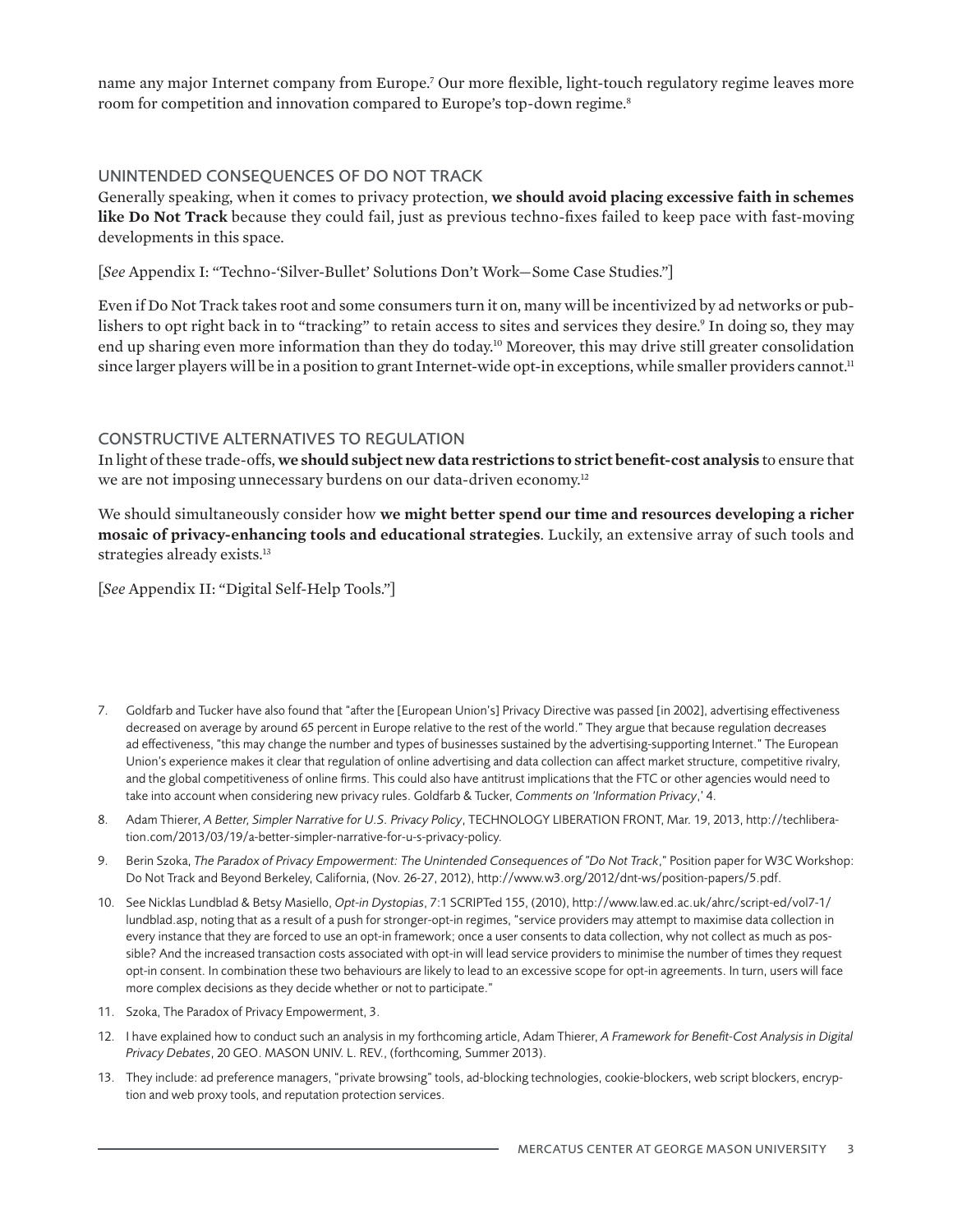Web browser providers continue to experiment with different privacy defaults,<sup>14</sup> and while the World Wide Web Consortium (W3C) continues to pursue a single Do Not Track standard, innovators in the marketplace have already made private Do Not Track tools a reality.15

It is worth noting that **almost all of these tools are available free of charge**, and no barrier to widespread adoption exists.16 As is the case with online safety concerns,17 **citizens have access to many tools and methods that let them protect their privacy as they see fit**, and evidence suggests they already actively do so.18

# ALTERNATIVE ENFORCEMENT APPROACHES

Finally, where serious privacy harms are documented, **the Federal Trade Commission already possesses broad enforcement authority** to police unfair and deceptive practices and has recently been using it more aggressively.<sup>19</sup> Targeted federal statutes already exist to address sensitive issues related to health,<sup>20</sup> financial,<sup>21</sup> and children's privacy.<sup>22</sup> Enforcement alternatives are also available through state courts, including torts,<sup>23</sup> contract law,<sup>24</sup> and

- 14. Megan Geuss, *Firefox 22 Will Block Third-Party Cookies*, Ars Technica, Feb. 23, 2013, http://arstechnica.com/business/2013/02/firefox-22-will-block-third-party-cookies; Alexis Santos, Microsoft Sets 'Do Not Track' as Default on IE10, Ruffles Feathers, ENGADGET, June 1, 2012, http://www.engadget.com/2012/06/01/do-not-track-is-default-on-ie10.
- 15. Online privacy company Abine offers a "Do Not Track Plus," which it claims blocks more than 600 trackers. See http://www.abine.com/ dntdetail.php.
- 16. The only serious objection to this bottom-up, user empowerment-based approach is that it could inconvenience users by making it more difficult to use some sites or slow down their browsing experience in some fashion. But it is no more an inconvenience than it is to use parental control tools so that your kids won't see or download objectionable content.
- 17. Adam Thierer, Progress & Freedom Foundation, *Parental Controls & Online Child Protection: A Survey of Tools*, Version 4.0, Summer 2009, http://www.pff.org/parentalcontrols.
- 18. The Pew Research Center's Internet & American Life Project has note that 88% of US adults now own cell phones, and 43% say they download cell phone applications or "apps" to their phones. When surveyed, 54% of those app users said they had decided to not install a cell phone app when they discovered how much personal information they would need to share in order to use it and 30% of them had uninstalled an app that was already on their cell phone because they learned it was collecting personal information that they didn't wish to share. "Taken together," Pew notes, "57% of all app users have either uninstalled an app over concerns about having to share their personal information, or declined to install an app in the first place for similar reasons." Jan Lauren Boyles, Aaron Smith, and Mary Madden, *Privacy and Data Management on Mobile Devices*, (Pew Research Center's Internet & American Life Project, Sept. 5, 2012), http://pewinternet. org/Reports/2012/Mobile-Privacy.aspx.
- 19. In its March 2012 *Protecting Consumer Privacy in an Era of Rapid Change* report, the FTC noted that, using its Section 5 authority and other powers, the agency has carried out many privacy and data security-related actions just since December 2010. See Fed. Trade Comm'n , PROTECTING CONSUMER PRIVACY IN AN ERA OF RAPID CHANGE: RECOMMENDATIONS FOR BUSINESSES AND POLICYMAKERS (2012) at ii, http://ftc.gov/os/2012/03/120326privacyreport.pdf. The FTC brought several other privacy and data security-related cases using its Section 5 powers after the 2012 report was released. *See: FTC Finalizes Privacy Settlement with Myspace*, Fed. Trade Comm'n, (Sept. 11, 2012), http://www.ftc.gov/opa/2012/09/myspace.shtm; *FTC Halts Computer Spying*, Fed. Trade Comm'n, (Sept. 25, 2012), http://www.ftc.gov/opa/2012/09/designware.shtm; *Tracking Software Company Settles FTC Charges That it Deceived Consumers and Failed to Safeguard Sensitive Data it Collected*, Fed. Trade Comm'n, (Oct. 22, 2012), http://www.ftc.gov/opa/2012/10/compete.shtm.
- 20. See Health Breach Notification Rule (2009), 16 C.F.R. § 318.1 (2012).
- 21. See Truth in Lending Act, 15 U.S.C. §§ 1601–1667(f) (2006); Fair Credit Billing Act, 15 U.S.C. §§ 1666–1666(j) (2006); Fair Credit Reporting Act of 1970, 15 U.S.C. §§ 1681–1681(u) (2006).
- 22. See Children's Online Privacy Protection Act (COPPA) of 1998, 15 U.S.C. § 6501 (2006).
- 23. See Jim Harper, The Privacy Torts: How U.S. State Law Quietly Leads the Way in Privacy Protection (2002), http://www.privacilla.org/ releases/Torts\_Report.html.
- 24. See Jim Harper, *Understanding Privacy—and the Real Threats to It*, Cato Policy Analysis, Aug. 4 2004, at 3, www.cato.org/pub\_display. php?pub\_id=1652: "Contract law, for example, allows consumers to enter into enforceable agreements that restrict the sharing of information involved in or derived from transactions. Thanks to contract, one person may buy foot powder from another and elicit as part of the deal an enforceable promise never to tell another soul about the purchase."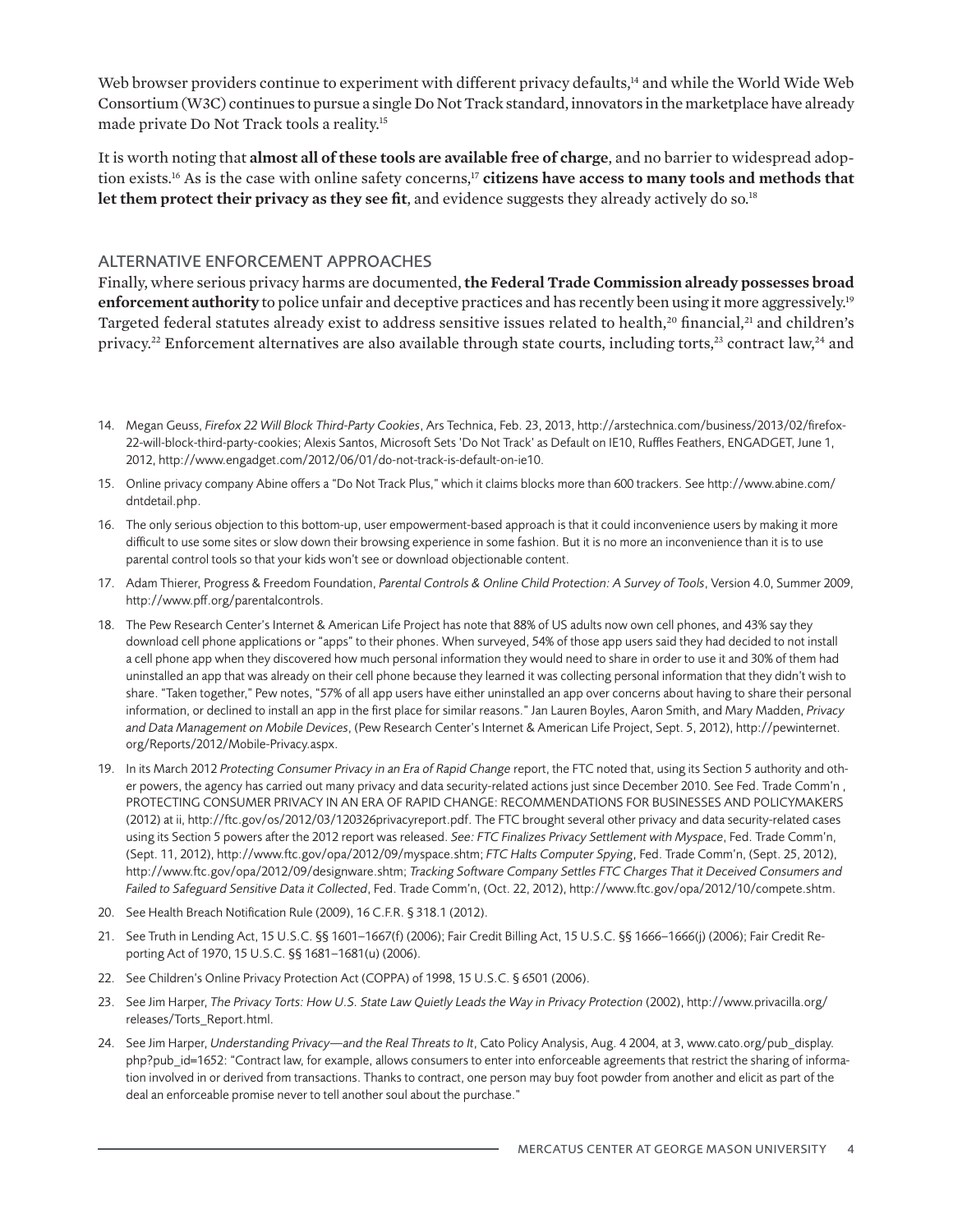state statutes.25 Class action lawsuit activity is also remarkably intense following any major privacy violation or data breach.26

# **CONCLUSION**

In closing, if we want America's digital economy to remain open, innovative, and vibrantly competitive, then this flexible, bottom-up approach to privacy protection is the constructive path forward.

If our fear is that consumers lack enough information to make smart privacy choices, then let's work harder to educate them while pushing for greater transparency about online data collection practices.

Finally, we should remember that not everyone shares the same privacy sensitivities and that citizens also care about other values, such as cost, convenience, and choice.

Moreover, we must also take into account the strong likelihood that citizens will adjust their privacy expectations in response to ongoing technological change, just as they have many times before.<sup>27</sup>

[*See* Appendix III: "Societal Adaptation, Evolving Cultural Norms & Privacy*.*"]

I thank you again for inviting me here today and I would be happy to take any questions.

- 25. State governments and state attorneys general also continue to advance their own privacy policies, and those enforcement efforts are often more stringent than federal law. Christopher Wolf, *Targeted Enforcement and Shared Lawmaking Authority as Catalysts for Data Protection*, at 3 (2010), http://www.justice.gov.il/NR/rdonlyres/8D438C53-82C8-4F25-99F8-E3039D40E4E4/26451/Consumer\_WOLFData-ProtectionandPrivacyCommissioners.pdf: "At the state level, legislatures have become the proving grounds for new statutory approaches to privacy regulation. Some of these developments include the enactment of data security breach notification laws . . . as well as highly detailed data security laws, enacted largely in response to data breaches. This partnership has resulted in a set of robust standards for the protection of personal data."
- 26. Peter Fleischer, *Privacy-litigation: get ready for an avalanche in Europe*, PETER FLEISCHER: PRIVACY ? (Oct. 26, 2012), http://peterfleischer.blogspot.com/2012/10/privacy-litigation-get-ready-for.html?m=1: "Within hours of any newspaper headline (accurate or not) alleging any sort of privacy mistake, a race begins among privacy class action lawyers to find a plaintiff and file a class action. Most of these class actions are soon dismissed, or settled as nuisance suits, because most of them fail to be able to demonstrate any 'harm' from the alleged privacy breach. But a small percentage of privacy class actions do result in large transfers of money, first and foremost to the class action lawyers themselves, which is enough to keep the wheels of the litigation-machine turning."
- 27. See Adam Thierer, *Technopanics, Threat Inflation, and the Danger of an Information Technology Precautionary Principle*, 14 MINN. J. L. SCI. & TECH. 309, 364-73, (2013).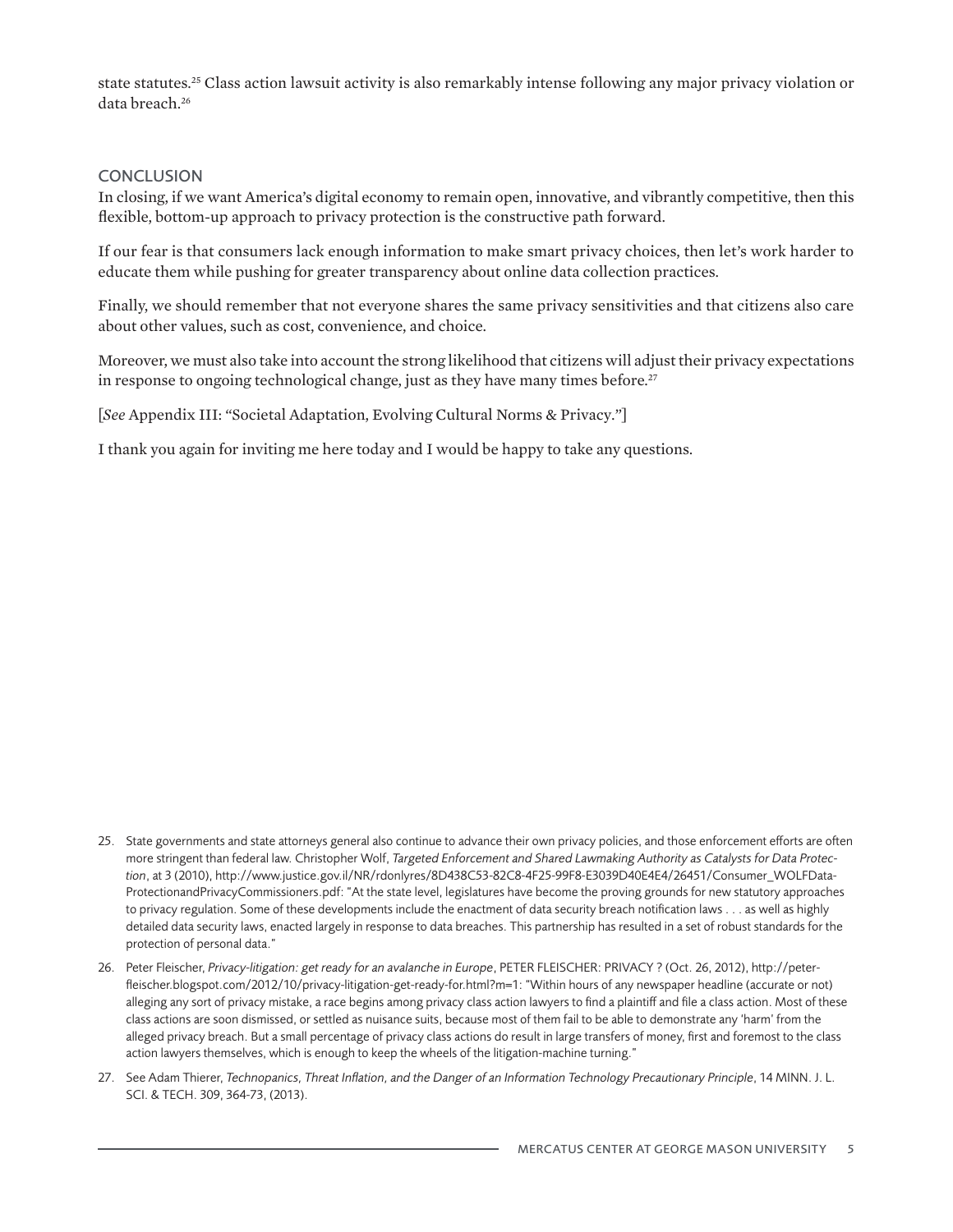# APPENDIX I:

# TECHNO-"SILVER-BULLET" SOLUTIONS DON'T WORK – SOME CASE STUDIES

Seeking a simple solution to a complex problem such as online privacy protection is quixotic. In this sense, the Do Not Track falls into a long line of proposed silver-bullet or "universal" solutions to complicated technological problems. When it comes to such information control efforts, there are not many good examples of simple fixes or silver-bullet solutions that have been effective, at least not for very long.

• **Online Pornography:** Consider the elusive search for a universal solution to controlling access to online pornography. The experience of the W3C's Platform for Internet Content Selection (PICS)28 and the Internet Content Rating Association (ICRA)<sup>29</sup> is instructive in this regard. Around the turn of the century, there was hope that voluntary metadata tagging and content labeling could be used to screen objectionable content on the Internet,<sup>30</sup> but the sheer volume of material to be dealt with made that task almost impossible.<sup>31</sup> The effort was eventually abandoned.<sup>32</sup> Of course, the effort did not have a government mandate behind it to encourage more widespread adoption, but even if it had, it is hard to believe that all pornography or other objectionable content would have properly been labeled and screened.

Spam: In a similar way, the CAN-SPAM Act<sup>33</sup> aimed to curtail the flow of unsolicited email across digital systems, yet failed to do so. Private filtering efforts have helped stem the flow to some extent, but have not eliminated the problem altogether. Royal Pingdom estimates that in 2010, 89.1% of all e-mails were spam.34 "Spam pages" are also a growing concern.35 In January 2011, Blekko, a new search engine provider, created a "Spam Clock" to track new spam pages and found one million new spam pages were being created *every hour*. 36

• **Privacy:** Technical silver-bullet solutions have also been tried on the privacy front before Do Not Track. The Platform for Privacy Preferences (P3P) is an earlier W3C project that began in the 1990s and attempted to make the use of privacy policies easier for consumers to understand. It sought to do so by encoding those privacy policies in a standard machine-readable format. The hope was that this would allow sites "to express their privacy practices in a standard format that can be retrieved automatically and interpreted easily" by users and then allow users "to automate decision-making based on these practices when appropriate. Thus users need not read the privacy policies at every site they visit."<sup>37</sup> In theory, "such a privacy disclosure format could also allow the FTC to automate enforcement of its existing authority to punish unfair or deceptive trade practices."38 Unfortunately,

- 28. *PICS Frequently Asked Questions* (FAQ), WORLD WIDE WEB CONSORTIUM, http://www.w3.org/2000/03/PICS-FAQ, (last visited Jan. 30, 2013).
- 29. *About ICRA*, FAMILY ONLINE SAFETY INST., http://www.fosi.org/icra, (last visited Jan. 30, 2013).
- 30. *See, e.g., Joris Evers, Net labels mean choice, not censorship*, PC ADVISOR, Oct. 23, 2001, http://www.pcadvisor.co.uk/news/desktoppc/1646/net-labels-mean-choice-not-censorship/.
- 31. See PHIL ARCHER, ICRAFAIL: A LESSON FOR THE FUTURE 9 (2009), philarcher.org/icra/ICRAfail.pdf: "The problem with a safety system that has a label at one end and a filter at the other is that unlabelled sites can only be treated as a single group, i.e. you either block them all or allow them all. Since the number of labelled sites was very small, blocking all unlabelled sites would effectively shut off most of the Web."
- 32. FAMILY ONLINE SAFETY INST., http://www.icra.org, (last visited Nov. 30, 2012).
- 33. Controlling the Assault of Non-Solicited Pornography and Marketing (CAN-SPAM) Act of 2003, Pub. L. No. 108-187, 117 Stat. 2699 (codified at various sections of 15 and 18 U.S.C.).
- 34. *Internet 2010 in Numbers*, ROYAL PINGDOM, Jan. 12, 2011, http://royal.pingdom.com/2011/01/12/internet-2010-in-numbers.
- 35. Spam pages are "useless pages that contain only a nugget of relevancy to your query and are slathered in ads." Caleb Johnson, Spam Clock *Claims 1 Million Spam Pages are Created Every Hour,* Jan. 10, 2011, SWITCHED.COM, http://switched.com/2011/01/10/blekko-spamclock-1-million-pages-an-hour.
- 36. SPAMCLOCK, http://www.spamclock.com, (last visited Jan. 30, 2013); see also Danny Sullivan, *Blekko Launches Spam Clock To Keep Pressure On Google*, SEARCH ENGINE LAND.COM, Jan. 7, 2011, http://searchengineland.com/blekko-launches-spam-clock-to-keeppressure-on-google-60634.
- 37. W3C, Platform for Privacy Preferences (P3P) Project, http://www.w3.org/P3P (last accessed Apr. 21, 2013).
- 38. Adam Thierer & Berin Szoka, The Progress & Freedom Foundation, *Chairman Leibowitz's Disconnect on Privacy Regulation & the Future of News at 7*, (Jan. 2013), http://papers.ssrn.com/sol3/papers.cfm?abstract\_id=1619470.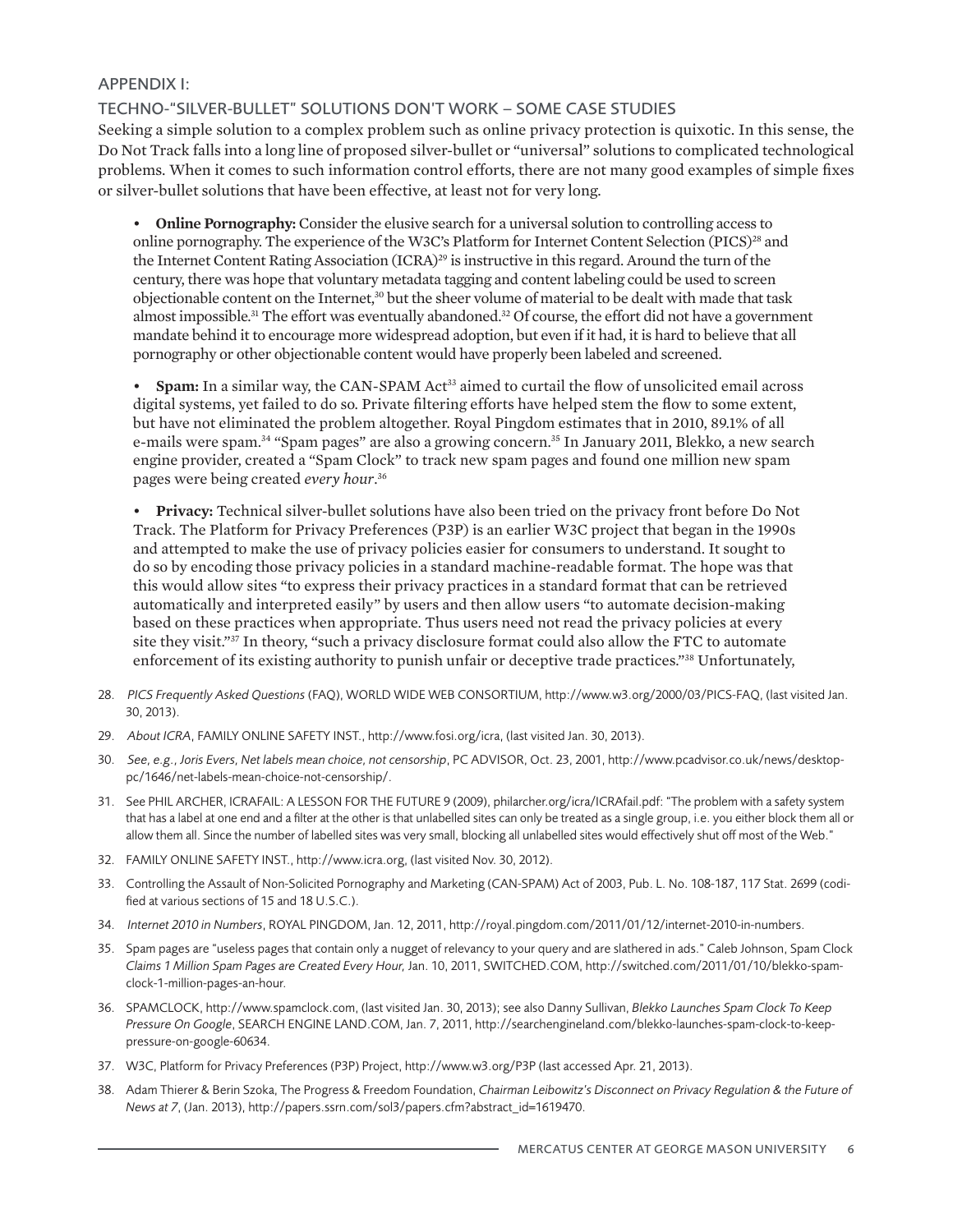the P3P project has not been successful. Even though the process got underway in the mid-1990s and the W3C had a formal process in place to guide its development by 1997, the project was suspended in 2007.39 A 2009 survey of privacy technologies by analysts at the UC Berkeley School of Information found that "to date, the adoption rate of P3P has been fairly low. Our analysis of the top 100 websites for this project revealed that only 27 of them provided a P3P policy, and only a subset of those were valid according to the P3P standard."<sup>40</sup>

Similar problems likely await the Do Not Track mechanism.41 Also, Do Not Track "does not address mobile or app data, nor any data created outside a traditional web browser," notes Michael Fertik, CEO of Reputation.com.42 "At the same time, the growth in technology and understanding can render current solutions inadequate. A privacy rule to limit behavioral advertising today might not work in the future when more data is available and there are more powerful algorithms to process it," he says.<sup>43</sup> "There is no reliable way of ensuring this technology is being used," adds Sidney Hill of *Tech News World.*<sup>44</sup> "Ensuring compliance with antitracking rules will become even more difficult as more users turn to mobile devices as their primary means of connecting to the Web."<sup>45</sup>

Importantly, Do Not Track would not slow the "arms race" in this arena as some have suggested.<sup>46</sup> If anything, a Do Not Track mandate will speed up that arms race and have many other unintended consequences.<sup>47</sup> Complex definitional questions also remain unanswered, such as how to define and then limit "tracking" in various contexts.<sup>48</sup>

In sum, in light of the global, borderless nature of online rapid data flows, the Do Not Track scheme likely will not be effective.49 The regulatory experience with spam, objectionable content, and copyrighted content suggests serious challenges lie ahead for top-down regulatory efforts.

- 39. Lorrie Faith Cranor, *Necessary But Not Sufficient: Standardized Mechanisms for Privacy Notice and Choice*, 10 J. ON TELECOMM. & HIGH TECH. L. 273, 279-82 (2012).
- 40. Joshua Gomez, Travis Pinnick & Ashkan Soltani, UC Berkeley, School of Information, *Know Privacy*, at 12 (June 1, 2009).
- 41. Steve DelBianco & Braden Cox, *NetChoice Reply Comments on Department of Commerce Green Paper* (Jan. 28, 2011), *available* at http://www.ntia.doc.gov/comments/101214614-0614-01/comment.cfm?e=1EA98542-23A4-4822-BECD-143CD23BB5E9, ("It's a single response to an overly-simplified set of choices we encounter on the web.").
- 42. Michael Fertik, *Comments of Reputation.com, Inc. to the U.S. Department of Commerce* (Jan. 28, 2011), available at http://www.reputation.com/blog/2011/01/31/reputation-com-comments-commerce-department-privacy-green-paper.
- 43. *Id*.
- 44. Sidney Hill, *Internet Tracking May Not Be Worth the Headaches*, TECH NEWS WORLD, Dec. 29, 2010, http://www.technewsworld.com/ story/Internet-Tracking-May-Not-Be-Worth-the-Headaches-71543.html.
- 45. *Id*.
- 46. See Rainey Reitman, *Mozilla Leads the Way on Do Not Track*, ELEC. FRONTIER FUND, Jan. 24, 2011, https://www.eff.org/ deeplinks/2011/01/mozilla-leads-the-way-on-do-not-track: "the header-based Do Not Track system appeals because it calls for an armistice in the arms race of online tracking"; Christopher Soghoian, *What the US government can do to encourage Do Not Track*, SLIGHT PARANOIA, Jan. 27, 2011, http://paranoia.dubfire.net/2011/01/what-us-government-can-do-to-encourage.html: "opt out mechanisms . . . [could] finally free us from this cycle of arms races, in which advertising networks innovate around the latest browser privacy control."
- 47. "Too often, well-intentioned efforts to regulate technology are far worse than the imagined evils they were intended to prevent." HAL ABELSON ET AL., BLOWN TO BITS: YOUR LIFE, LIBERTY, AND HAPPINESS AFTER THE DIGITAL EXPLOSION 159 (2008).
- 48. Lauren Weinstein, *Risks in Mozilla's Proposed Firefox "Do Not Track" Header Thingy*, LAUREN WEINSTEIN'S BLOG (Jan. 24, 2010, 12:09 AM), http://lauren.vortex.com/archive/000803.html.
- 49. "Many behavioral targeting companies are based outside the US—making legislation ineffective," says Doug Wolfgram, CEO of IntelliProtect, an online privacy management company. Tony Bradley, *Why Browser 'Do Not Track' Features Will Not Work*, COMPUTERWORLD, Feb. 10, 2011, http://news.idg.no/cw/art.cfm?id=ACE91A0E-1A64-6A71-CE2572C981C0204A; DANIEL CASTRO, POLICYMAKERS SHOULD OPT OUT OF "DO NOT TRACK" 1, 3 (2010), www.itif.org/files/2010-do-not-track.pdf: "Another problem with Do Not Track is that it does not scale well on the global Internet. . . . To be effective, the proposal would require a federal mandate calling for substantive modifications to networking protocols, web browsers, software applications and other Internet devices. Besides raising costs for consumers, it is unclear how effective such a mandate would be outside of the U.S. borders or how well the proposal would be received by international standard bodies."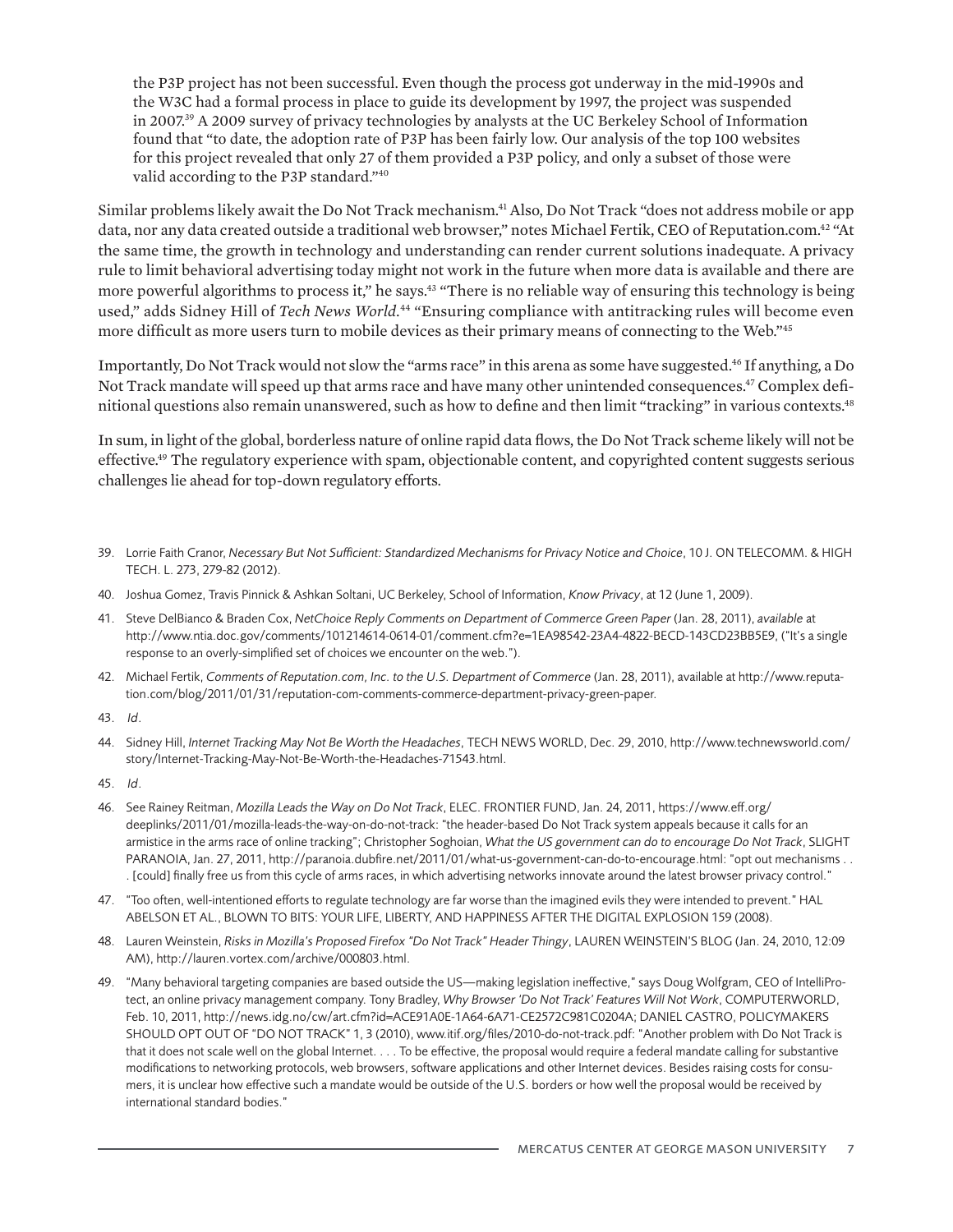## APPENDIX II:

# DIGITAL SELF-HELP TOOLS / PRIVACY-ENHANCING TECHNOLOGIES

The market for digital "self-help" tools and privacy enhancing technologies (PET) continues to expand rapidly to meet new challenges. These tools can help users block or limit various types of advertising and data collection and also ensure a more anonymous browsing experience. What follows is a brief inventory of the PETs and consumer information already available on the market today:

- The major online search and advertising providers offer "ad preference managers" to help users manage their advertising preferences. Google,<sup>50</sup> Microsoft,<sup>51</sup> and Yahoo!<sup>52</sup> all offer easy-to-use opt-out tools and educational webpages that clearly explain to consumers how digital advertising works.<sup>53</sup> Meanwhile, a relatively new search engine, DuckDuckGo, offers an alternative search experience that blocks data collection altogether.<sup>54</sup>
- Major browser providers also offer variations of a "private browsing" mode, which allows users to turn on a stealth browsing mode to avoid data collection and other forms of tracking. This functionality is available as a menu option in Microsoft's Internet Explorer ("InPrivate Browsing"),<sup>55</sup> Google's Chrome ("Incognito")56 and Mozilla's Firefox ("Private Browsing").57 Firefox also has many add-ons available that provide additional privacy-enhancing functionality.58 "With just a little effort," notes Dennis O'Reilly of *CNET News.com*, "you can set Mozilla Firefox, Microsoft Internet Explorer, and Google Chrome to clear out and block the cookies most online ad networks and other Web trackers rely on to build their valuable user profiles."59

• There are also many supplemental tools and add-ons that users can take advantage of to better protect their privacy online by managing cookies, blocking web scripts, and so on. Like the marketplace for parental control technologies, a remarkable amount of innovation continues in the market for privacy empowerment tools, so much so that it is impossible to document all of them here. However, some of the more notable privacy-enhancing tools and services include: Ghostery,<sup>60</sup>

- 50. *Ads Preferences*, GOOGLE, http://www.google.com/ads/preferences (last visited Jan. 30, 2013).
- 51. *Ad Choices*, MICROSOFT, http://choice.live.com/Default.aspx and (last visited Jan. 30, 2013); *Personalized Advertising*, MICROSOFT, https://choice.live.com/AdvertisementChoice/Default.aspx. (last visited Jan. 30, 2013).
- 52. *Ad Interest Manager*, YAHOO!, http://info.yahoo.com/privacy/us/yahoo/opt\_out/targeting/details.html. (last visited Jan. 30, 2013).
- 53. *Privacy*, MICROSOFT, http://www.microsoft.com/privacy/default.aspx; (last visited Jan. 30, 2013); Yahoo! Privacy Center, YAHOO!, http://info.yahoo.com/privacy/us/yahoo; (last visited Jan. 30, 2013); Privacy Policy, GOOGLE, http://www.google.com/privacy/ads. (last visited Jan. 30, 2013).
- 54. *Privacy*, DUCKDUCKGO, http://duckduckgo.com/privacy.html. (last visited Jan. 30, 2013); see also, Jennifer Valentino-DeVries, Can Search Engines Compete on Privacy?, WALL ST. J. DIGITS BLOG (Jan. 25, 2011, 4:02 PM), http://blogs.wsj.com/digits/2011/01/25/cansearch-engines-compete-on-privacy.
- 55. *InPrivate Browsing*, MICROSOFT, http://windows.microsoft.com/en-US/internet-explorer/products/ie-9/features/in-private (last visited Jan. 30, 2013).
- 56. *Incognito mode* (browse in private), GOOGLE, http://www.google.com/support/chrome/bin/answer.py?hl=en&answer=95464 (last visited Jan. 30, 2013).
- 57. *Private Browsing—Browse the web without saving information about the sites you visit*, MOZILLA, http://support.mozilla.com/en-US/ kb/Private%20Browsing (last visited Jan. 30, 2013).
- 58. *Add-Ons*, MOZILLA, https://addons.mozilla.org/en-US/firefox/tag/incognito (last visited Jan. 30, 2013).
- 59. Dennis O'Reilly, *Add 'do not track' to Firefox, IE, Google Chrome*, CNETNEWS.COM, Dec. 7, 2010, http://news.cnet.com/8301- 13880\_3-20024815-68.html.
- 60. *Ghostery Add-On*, MOZILLA, https://addons.mozilla.org/en-US/firefox/addon/ghostery (last visited Jan. 30, 2013).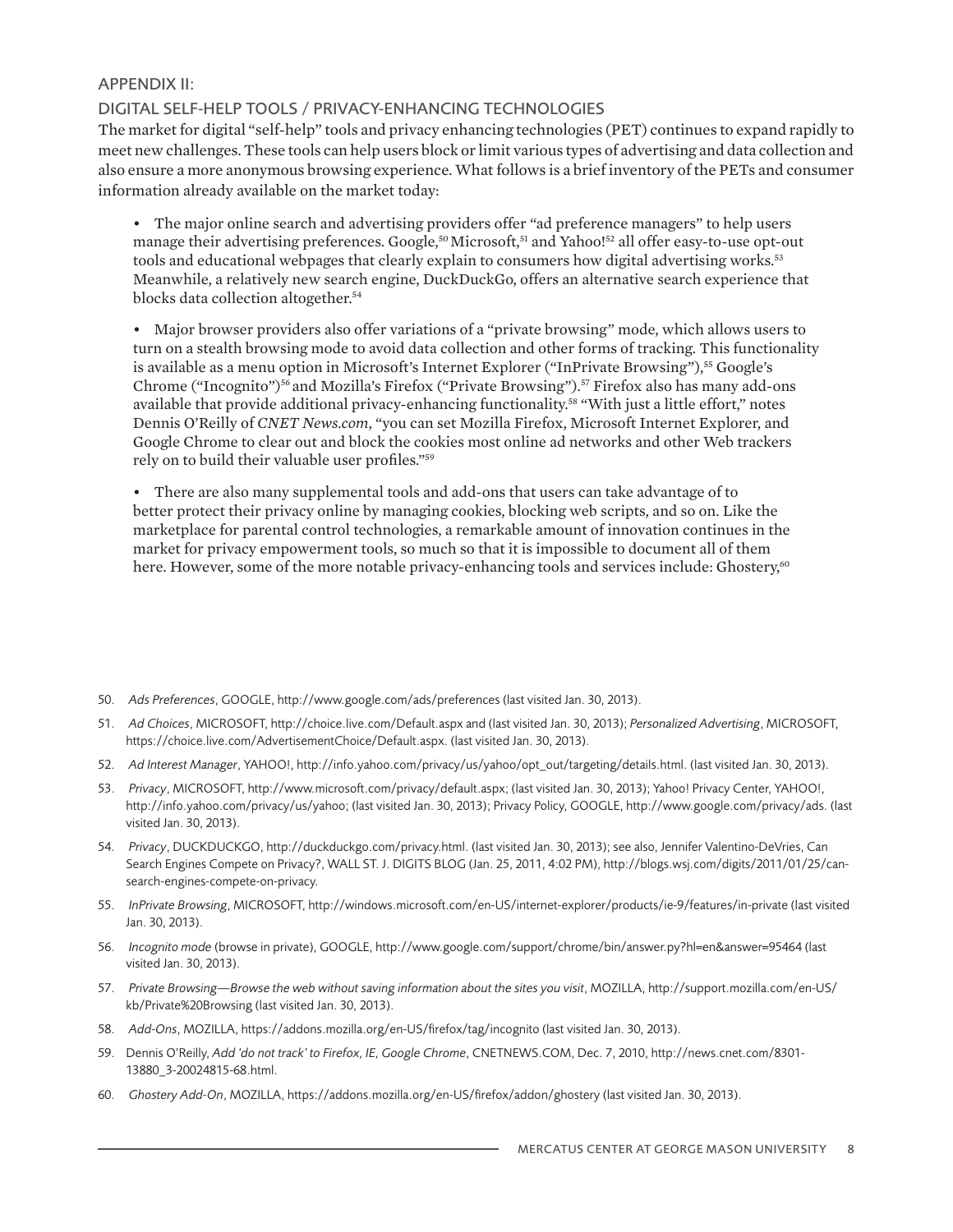NoScript,<sup>61</sup> Cookie Monster,<sup>62</sup> Better Privacy,<sup>63</sup> Track Me Not,<sup>64</sup> Collusion,<sup>65</sup> and the Targeted Advertising Cookie Opt-Out or "TACO"<sup>66</sup> (all for Firefox); No More Cookies<sup>67</sup> (for Internet Explorer); Disconnect (for Chrome);<sup>68</sup> AdSweep (for Chrome and Opera);<sup>69</sup> CCleaner<sup>70</sup> (for PCs); and Flush<sup>71</sup> (for Mac). New empowerment solutions are constantly turning up.72 Many of these tools build around the Do Not Track notion and functionality that the FTC has been encouraging. For example, Reputation. com's new "MyPrivacy" service lets users remove their information from various sites and helps them create the equivalent of a Do Not Track list for over 100 online networks.<sup>73</sup> New tools from Priveazy<sup>74</sup> and Privacyfix<sup>75</sup> offer similar functionality and allow users to adjust privacy settings for several sites and services at once. Finally, online privacy company Abine offers a "Do Not Track Plus," which it claims blocks more than 600 trackers.76 Abine also sells a "PrivacyWatch" service, which alerts Facebook users to privacy policy changes on the site,<sup>77</sup> as well as a "DeleteMe" service that helps users erase personal information from various other online sites and services.78

• The success of one particular tool, AdBlockPlus, deserves special mention. AdBlockPlus, which lets users blocks advertising on most websites, is the most-downloaded add-on for both the Firefox and Chrome web browsers.79 As of October 2012, roughly 175 million people had downloaded the Adblock Plus add-on for the Firefox web browser.<sup>80</sup> Incidentally, both Adblock Plus and NoScript, another of the most popular privacy-enhancing downloads for Firefox, support the Do Not Track protocol.<sup>81</sup>

- 61. *No Script Add-On*, MOZILLA, https://addons.mozilla.org/en-US/firefox/addon/noscript (last visited Jan. 30, 2013).
- 62. *Cookie Monster Add-On*, MOZILLA, https://addons.mozilla.org/en-US/firefox/addon/cookie-monster (last visited Jan. 30, 2013).
- 63. *BetterPrivacy Add-On*, MOZILLA, https://addons.mozilla.org/en-US/firefox/addon/betterprivacy (last visited Jan. 30, 2013).
- 64. *TrackMeNot Add-On*, MOZILLA, https://addons.mozilla.org/en-US/firefox/addon/trackmenot (last visited Jan. 30, 2013).
- 65. *Collusion Add-On*, MOZILLA, http://www.mozilla.org/en-US/collusion (last visited Jan. 30, 2013).
- 66. *Targeted Advertising Cookie Opt-Out (TACO) Add-On*, MOZILLA, https://addons.mozilla.org/en-US/firefox/addon/targeted-advertising-cookie-op/ (last visited Jan. 30, 2013).
- 67. *No More Cookies*, CNET.COM, http://download.cnet.com/No-More-Cookies/3000-2144\_4-10449885.html (last visited Jan. 30, 2013).
- 68. DISCONNECT, https://disconnect.me (last visited Jan. 30, 2013).
- 69. *AdSweep Add-On*, OPERA, https://addons.opera.com/addons/extensions/details/adsweep/2.0.3-3/?display=en (last visited Jan. 30, 2013).
- 70. *CCleaner*, PIRIFORM, http://www.piriform.com/ccleaner (last visited Jan. 30, 2013).
- 71. *Flush*, MACUPDATE, http://www.macupdate.com/app/mac/32994/flush (last visited Jan. 30, 2013).
- 72. David Gorodyansky, *Web Privacy: Consumers Have More Control Than They Think*, HUFFINGTON POST, Dec. 30, 2010, http://www. huffingtonpost.com/david-gorodyansky/web-privacy-consumers-hav\_b\_799881.html.
- *73. My Privacy*, REPUTATION.COM, http://www.reputation.com/myprivacy (last visited Jan. 30, 2013).
- 74. PRIVEAZY, https://www.priveazy.com (last visited Jan. 30, 2013).
- 75. PRIVACYFIX, https://privacyfix.com (last visited Jan. 30, 2013).
- 76. *Do Not Track Plus*, ABINE, http://www.abine.com/dntdetail.php (last visited Jan. 30, 2013).
- 77. PrivacyWatch, ABINE, http://www.abine.com/privacywatchdetail.php (last visited Jan. 30, 2013).
- 78. DeleteMe, ABINE, http://www.abine.com/marketing/landing/index.php (last visited Jan. 30, 2013).
- 79. ADBLOCKPLUS, https://adblockplus.org/en (last visited Jan. 30, 2013).
- 80. *Statistics for Adblock Plus Add-On*, MOZILLA, https://addons.mozilla.org/en-US/firefox/addon/adblock-plus./statistics/?last=30 (last visited Jan. 30, 2013).
- 81. *X-Do-Not-Track support in NoScript*, HACKADEMIX, http://hackademix.net/2010/12/28/x-do-not-track-support-in-noscript (Dec. 28, 2010, 5:31 PM).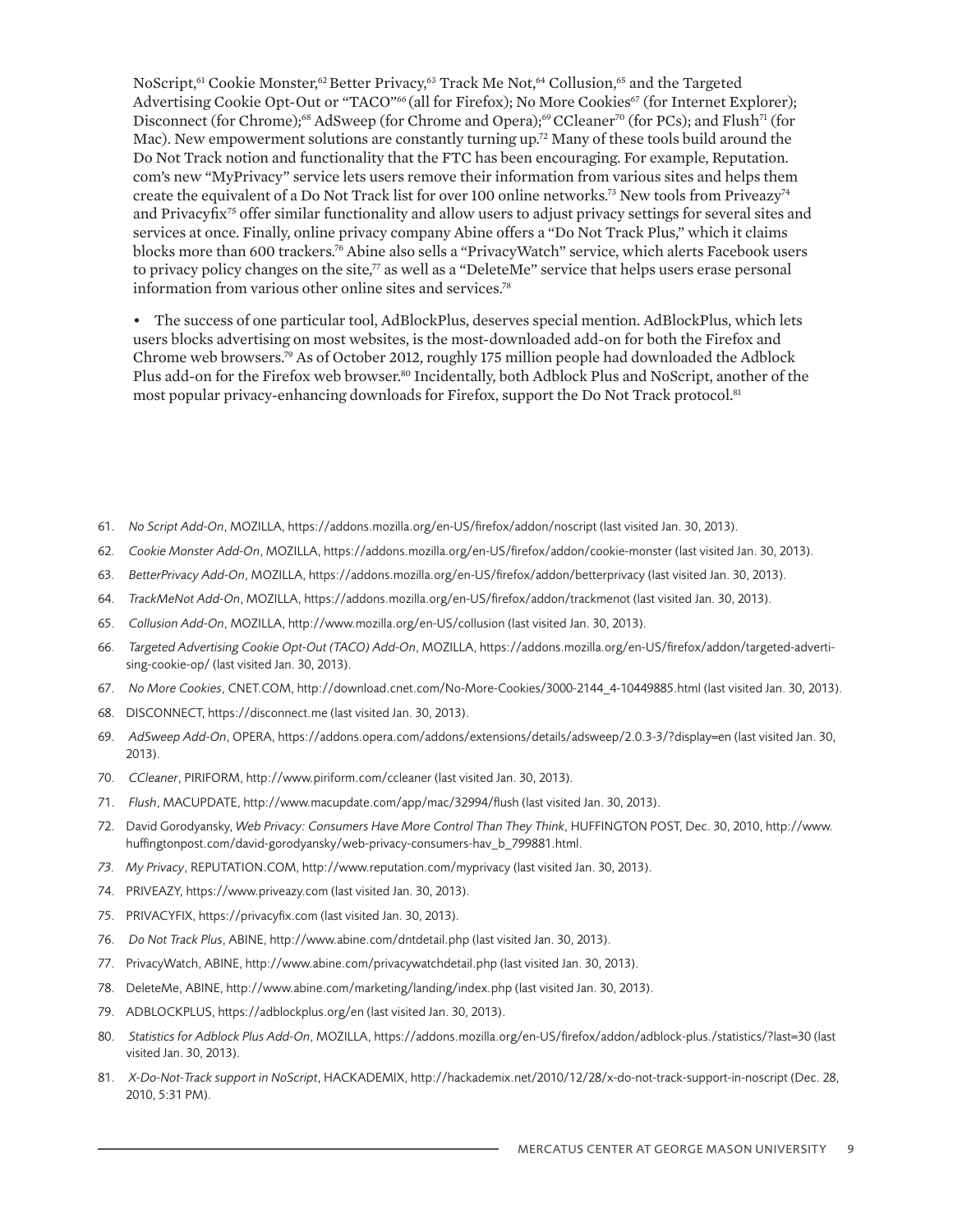• Finally, pressured by policymakers and privacy advocates, all three of those browser makers (Microsoft,<sup>82</sup> Google,<sup>83</sup> and Mozilla<sup>84</sup>) have now agreed to include some variant of a Do Not Track mechanism or an opt-out registry in their browsers to complement the cookie controls they had already offered. Microsoft has even decided to turn on Do Not Track by default, although it has been a controversial move.<sup>85</sup> These developments build on industry-wide efforts by the Network Advertising Initiative and the "Self-Regulatory Program for Online Behavioral Advertising"86 to make opting out of targeted advertising simpler. The resulting Digital Advertising Alliance is a collaboration among the leading trade associations in the field, including: American Association of Advertising Agencies, American Advertising Federation, Association of National Advertisers, Better Business Bureau, Digital Marketing Association, Interactive Advertising Bureau, and Network Advertising Initiative.87 Their program uses an "Advertising Option Icon" to highlight a company's use of targeted advertising and gives consumers an easy-to-use opt-out option.88 It was accompanied by an educational initiative, www.AboutAds.info, which offers consumers information about online advertising.89 The independent Council of Better Business Bureaus will enforce compliance with the system.<sup>90</sup> Self-regulatory efforts such as these have the added advantage of being more flexible than government regulation, which tends to lock in sub-optimal policies and stifle ongoing innovation.

Again, this survey only scratches the surface of what is available to privacy-sensitive web surfers today.<sup>91</sup> Importantly, this inventory does not include the many different types of digital security tools that exist today.<sup>92</sup>

What these tools and efforts illustrate is a well-functioning marketplace that is constantly evolving to offer consumers greater control over their privacy without upending online markets through onerous top-down regulatory schemes. Policymakers would be hard-pressed to claim any sort of "market failure" exists when such a robust marketplace of empowerment tools exists to serve the needs of privacy-sensitive web surfers.

- 82. Dean Hachamovitch, *IE9 and Privacy: Introducing Tracking Protection*, MICROSOFT IE BLOG (Dec. 7, 2010, 1:10 PM), http://blogs. msdn.com/b/ie/archive/2010/12/07/ie9-and-privacy-introducing-tracking-protection-v8.aspx; Dean Hachamovitch, *Update: Effectively Protecting Consumers from Online Tracking*, MICROSOFT IE BLOG (Jan. 25, 2011, 2:43 PM), http://blogs.msdn.com/b/ie/archive/2011/01/25/update-effectively-protecting-consumers-from-online-tracking.aspx.
- 83. Peter Bright, *Do Not Track support added to Chrome, arriving by the end of the year*, ARS TECHNICA, Sept. 14, 2012, http://arstechnica.com/information-technology/2012/09/do-not-track-support-added-to-chrome-arriving-by-the-end-of-the-year; Sean Harvey & Rajas Moonka, *Keeping your opt-outs*, GOOGLE PUB. POL'Y BLOG (Jan. 24, 2010, 12:00 PM), http://googlepublicpolicy.blogspot. com/2011/01/keep-your-opt-outs.html.
- 84. See Julia Angwin, *Web Tool On Firefox To Deter Tracking*, WALL ST. J., Jan. 24, 2011, http://online.wsj.com/article/SB10001424052748 704213404576100441609997236.html; Stephen Shankland, *Mozilla offers do-not-track tool to thwart ads*, CNET NEWS DEEP TECH, Jan. 24, 2011, http://news.cnet.com/8301-30685\_3-20029284-264.html.
- 85. Natasha Singer, *Do Not Track? Advertisers Say 'Don't Tread on Us'*, N.Y. TIMES, Oct. 13, 2012, http://www.nytimes.com/2012/10/14/ technology/do-not-track-movement-is-drawing-advertisers-fire.html?\_r=1&.
- 86. *Self-Regulatory Program for Online Behavioral Advertising*, DIGITAL ADVERTISING ALLIANCE, http://www.aboutads.info (last visited Jan. 30, 2013).
- 87. Press Release, Network Advertising Initiative, Major Marketing/Media Trade Groups Launch Program to Give Consumers Enhanced Control over Collection and Use of Web Viewing Data For Online Behavioral Advertising (Oct. 4, 2010) [hereinafter Major Marketing], www. networkadvertising.org/pdfs/Associations104release.pdf.
- 88. *Id*.
- *89. Self-Regulatory Principles*, DIGITAL ADVERTISING ALLIANCE, http://www.aboutads.info/principles (last visited Jan. 30, 2013).
- 90. Major Marketing, supra note 180, at 2.
- 91. There are many other mundane steps that users can take to protect their privacy. See, e.g., Kashmir Hill, 10 *Incredibly Simple Things You Should Be Doing To Protect Your Privacy*, FORBES, Aug. 23, 2012, http://www.forbes.com/sites/kashmirhill/2012/08/23/10-incrediblysimple-things-you-should-be-doing-to-protect-your-privacy.
- 92. Online security and digital privacy are related, but are also distinct in some ways. For example, technically speaking, anti-virus and other anti-malware technologies are considered security tools, but they can also help protect a user's privacy by guarding information she wishes to keep private.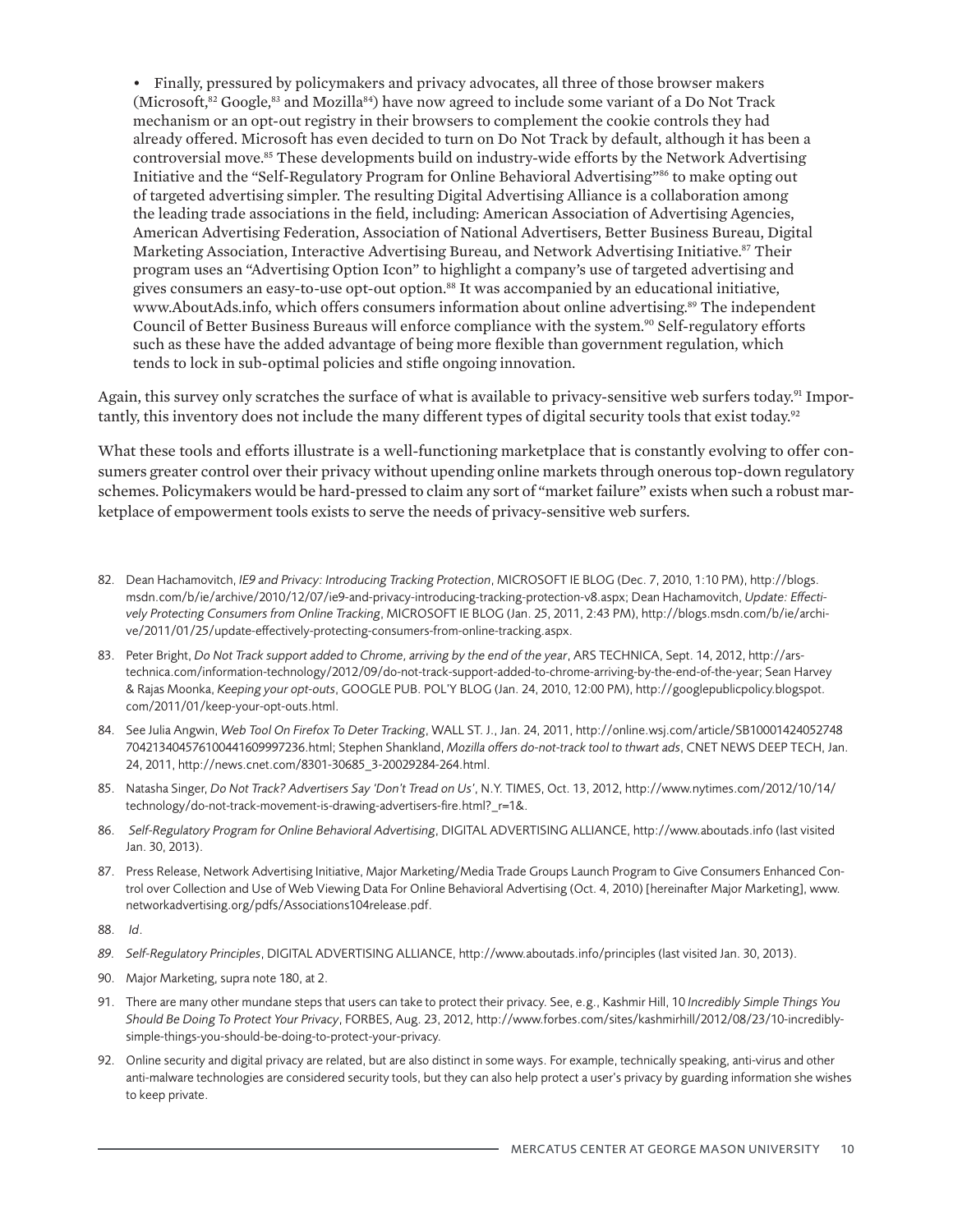Importantly, it is vital to realize that most consumers will never take advantage of these empowerment tools, just as the vast majority of parental control technologies go untapped by most families.<sup>93</sup> This is due to a number of factors, most notably that not every individual or household will have the same needs and values as they pertain to either online safety and digital privacy.

Therefore, the fact that not every individual or household uses empowerment tools should not be used as determination of "market failure" or the need for government regulation. Nor should the effort or inconvenience associated with using such tools be viewed as a market failure.<sup>94</sup> What matters is that these tools exist for those who wish to use them, not the actual uptake or usage of those tools or the inconvenience they might pose to daily online activities.

Government officials can take steps to encourage the use of PETs, but it is even more essential that they do not block or discourage their use.<sup>95</sup> For example, limitations on encryption technologies or mandates requiring that web surfers use online age verification or identify authentication technologies would undermine user efforts to shield their privacy.<sup>96</sup>

- 93. Adam Thierer, *Who Needs Parental Controls? Assessing the Relevant Market for Parental Control Technologies*, PROGRESS ON POINT, Feb. 2009, at 4–6, http://www.pff.org/issuespubs/pops/2009/pop16.5parentalcontrolsmarket.pdf.
- 94. The Supreme Court has held as much in the context of child safety. See United States v. Playboy Entm't Grp., 529 U.S. 803, 824 (2000): "It is no response that voluntary blocking requires a consumer to take action, or may be inconvenient, or may not go perfectly every time. A court should not assume a plausible, less restrictive alternative would be ineffective; and a court should not presume parents, given full information, will fail to act."
- 95. A. Michael Froomkin, *The Death of Privacy*, Stan. L. Rev. 1461, 1506, 1529 (2000): "Sometimes overlooked, however, are the ways in which existing law can impose obstacles to PETs. Laws and regulations designed to discourage the spread of cryptography are only the most obvious examples of impediments to privacy-enhancing technology."
- 96. Adam Thierer, *Social Networking and Age Verification: Many Hard Questions; No Easy Solutions*, PROGRESS ON POINT, Mar. 2007, at 3, http://papers.ssrn.com/sol3/papers.cfm?abstract\_id=976936.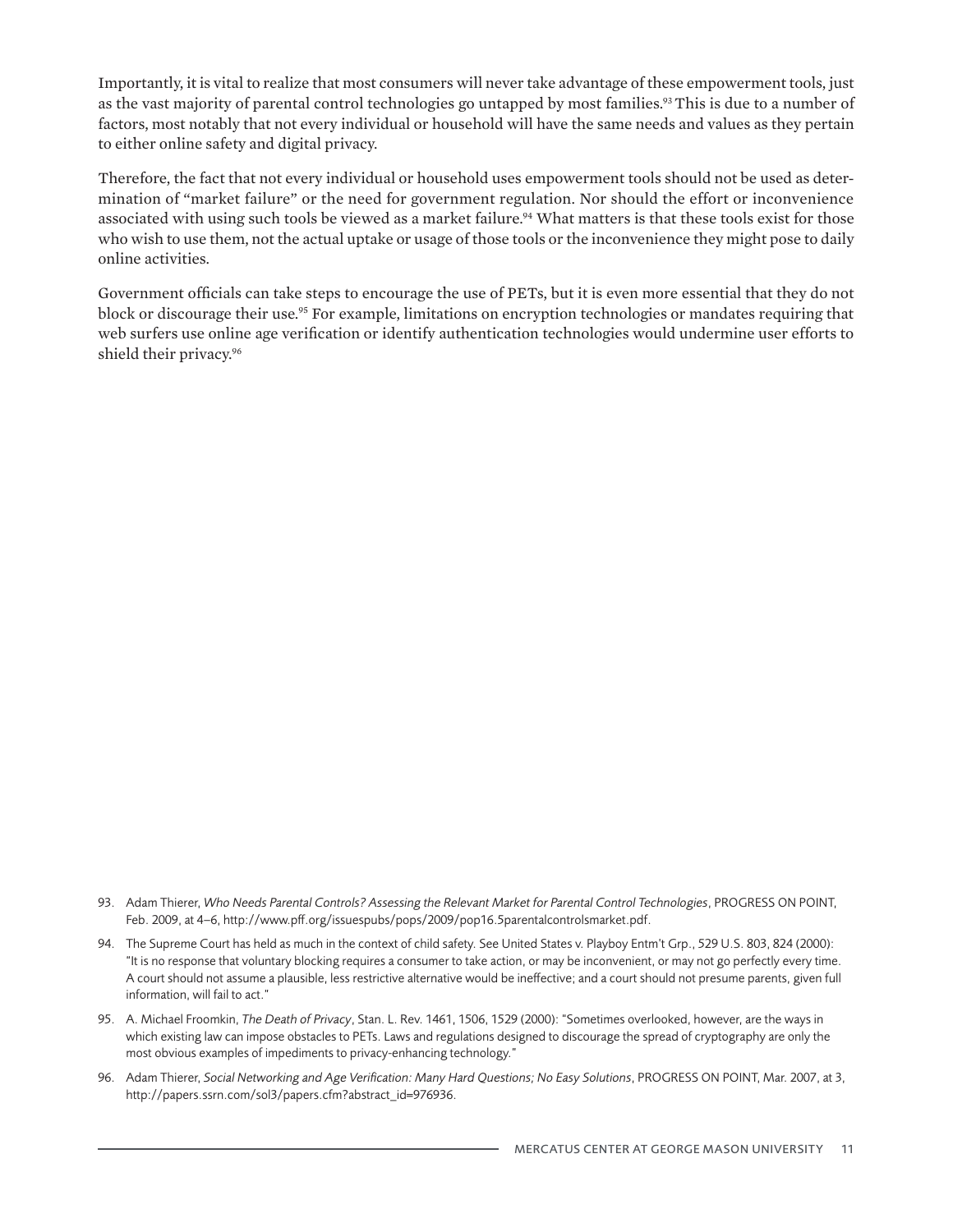# APPENDIX III:

# SOCIETAL ADAPTATION, EVOLVING CULTURAL NORMS & PRIVACY

Many technologies or types of media that are originally viewed as culturally offensive or privacy-invasive very quickly come to be assimilated into our lives, despite initial resistance.97 A cycle of initial *resistance*, gradual *adaptation*, and then eventual *assimilation* is well-established in the context of popular entertainment.<sup>98</sup> For example, the emergence of dime novels, comic books, movies, rock-and-roll music, video games, and social networking services all lead to "moral panics"<sup>99</sup> or "technopanics."<sup>100</sup> Over time, however, society generally came to accept and then even embrace these new forms of media or communications technologies.<sup>101</sup>

The same cycle of resistance, adaptation, and assimilation has played out countless times on the privacy front as well and "after the initial panic, we almost always embrace the service that once violated our visceral sense of privacy."102 The introduction and evolution of photography provides a good example of just how rapidly privacy norms adjust. The emergence of the camera as a socially disruptive force was central to the most important essay ever written on privacy law, Samuel D. Warren and Louis D. Brandeis's famous 1890 *Harvard Law Review* essay on "The Right to Privacy."103 Brandeis and Warren claimed "modern enterprise and invention have, through invasions upon his privacy, subjected [man] to mental pain and distress, far greater than could be inflicted by mere bodily injury."104 In particular, "instantaneous photographs and newspaper enterprise have invaded the sacred precincts of private and domestic life," they claimed, "and numerous mechanical devices threaten to make good the prediction that 'what is whispered in the closet shall be proclaimed from the house-tops.'"105

The initial revulsion that many citizens felt toward this new technology was a logical reaction to the way it disrupted well-established social norms.106 But personal norms and cultural attitudes toward cameras and public photography evolved quite rapidly. Eventually, cameras became a widely embraced part of the human experience and social norms evolved to both accommodate their place in society but also scold those who would use them in inappropriate, privacy-invasive ways.

That same sort of societal adaptation was on display more recently following the introduction of Google's "Gmail" e-mail service in 2004. Gmail was greeted initially with hostility by many privacy advocates and some policymakers, some of whom wanted the service prohibited or tightly regulated.107 A bill was floated in California that would

- 97. Doug Aamoth, *A Bunch of Tech Things People Have Threatened to Quit Recently*, TIMETECH, Dec. 18, 2012, http://techland.time. com/2012/12/18/a-bunch-of-tech-things-people-have-threatened-to-quit-recently.
- 98. Adam Thierer, *Why Do We Always Sell the Next Generation Short?*, FORBES, Jan. 8, 2012, http://www.forbes.com/sites/adamthierer/2012/01/08/why-do-we-always-sell-the-next-generation-short. ("many historians, psychologists, sociologists, and other scholars have documented this seemingly never-ending cycle of generational clashes.")
- 99. Robert Corn-Revere, *Moral Panics, the First Amendment, and the Limits of Social Science*, 28 COMMUNICATIONS LAWYER (2011).
- 100. Adam Thierer, *Technopanics, Threat Inflation, and the Danger of an Information Technology Precautionary Principle*, 14 Minn. J. L. Sci. & Tech. 309, 364-73, (2013).
- 101. *Id*. at 364-8.
- 102. Larry Downes, Cato Institute, *A Rational Response to the Privacy "Crisis*," Policy Analysis, 10, Jan. 7, 2013, http://www.cato.org/publications/policy-analysis/rational-response-privacy-crisis.
- 103. Samuel D. Warren & Louis D. Brandeis, *The Right to Privacy*, 4 HARV. L. REV. 193 (1890).

104. *Id*. at 196.

- 105. *Id*. at 195.
- 106. Neil M. Richards, *The Puzzle of Brandeis, Privacy, and Speech*, 63 VAND. L. REV. 1295 (2010): "the rapid adoption of the portable camera had begun to make people uneasy about its ability to record daily life away from the seclusion of the photo studio. Old norms of deference and respect seemed under assault, and there was great anxiety among elites keen on protecting their status, authority, and privacy."
- 107. Adam Thierer, *Lessons from the Gmail Privacy Scare of 2004*, TECH. LIBERATION FRONT, Mar. 25, 2011, http://techliberation. com/2011/03/25/lessons-from-the-gmail-privacy-scare-of-2004.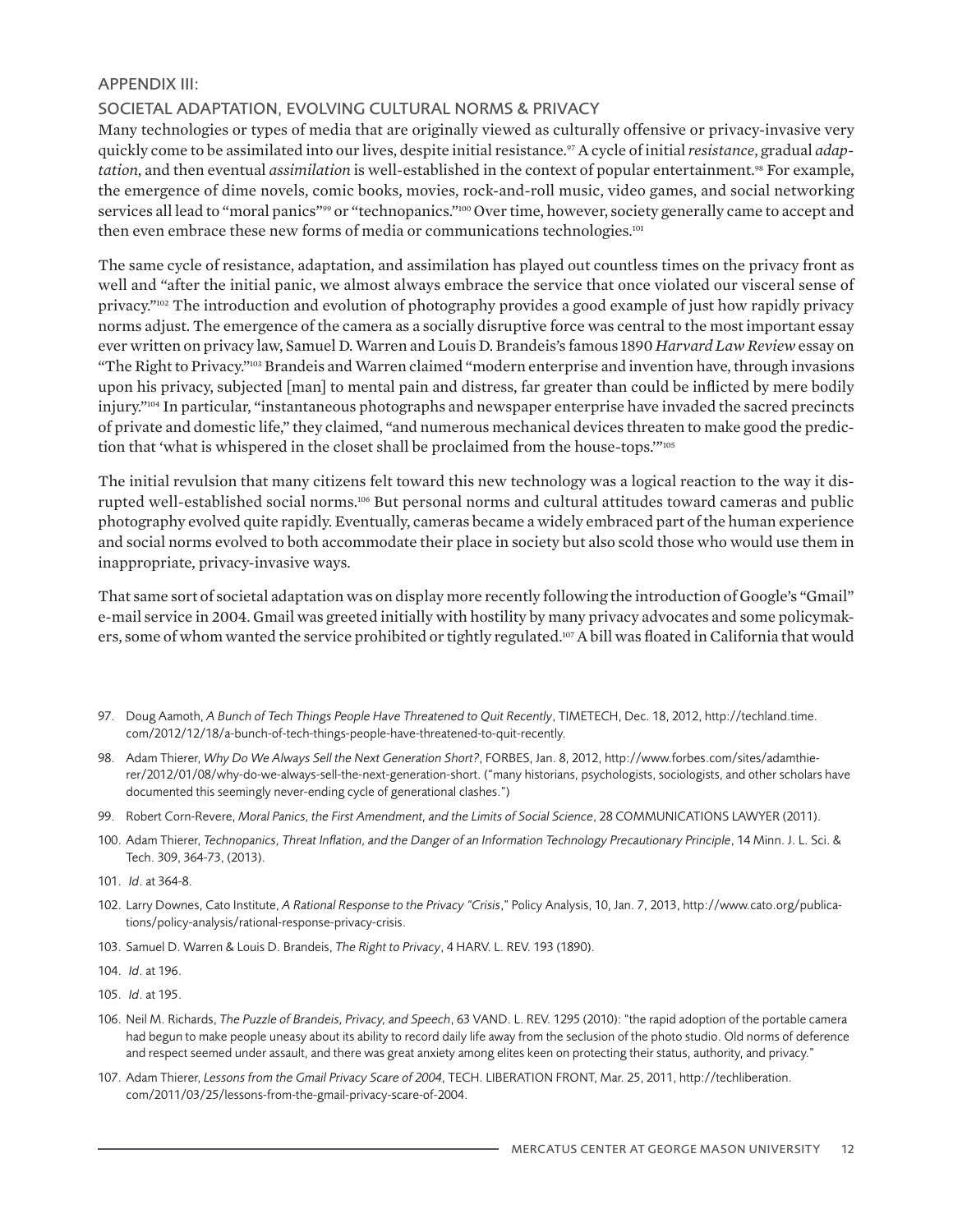have banned the service.<sup>108</sup> Some privacy advocates worried that Google's contextually targeted advertisements, which were based on keywords that appeared in their e-mail messages, were tantamount to reading users' e-mail and constituted a massive privacy violation.109 Users quickly adapted their privacy expectations to accommodate this new service, however, and the service grew rapidly.110 By the summer of 2012, Google announced that 425 million people were actively using  $G$ mail.<sup>111</sup>

Sometimes companies push too aggressively against established privacy norms, however, and users push back. This was true for Instagram in late 2012. On December 17, 2012, the popular online photo sharing service, which is owned by Facebook, announced changes to its terms of service and privacy policy that would have allowed it to more easily share user information and even their photographs with Facebook and advertisers.112 Within hours of announcing the changes, Instagram found itself embroiled in a consumer and media firestorm.113 The uproar also "helped a number of [competing] photo-sharing applications garner unprecedented amounts of traffic and new users."114 One rival called EyeEm reported that daily sign-ups had increased a thousand percent by the morning after the Instagram announcement.115 According to some estimates, Instagram "may have shed nearly a quarter of its daily active users in the wake of the debacle."116

Instagram's experience serves as an example of how consumers often "vote with their feet" and respond to privacy violations by moving to other services, or at least threatening to do so unless changes are made by the offending company.117 Just three days after announcing those changes, Instagram relented and revised its privacy policy.118 In an apology posted on its corporate blog, Instagram co-founder Kevin Systrom noted that "we respect that your

- 108. See Eric Goldman, *A Coasean Analysis of Marketing*, Wisc. L. Rev 1151, 1212 (2006) ("California's reaction to Gmail provides a textbook example of regulator antitechnology opportunism.")
- 109. See Chris Jay Hoofnagle et al., *Letter to California Attorney General Lockyer, Electronic Privacy Information Center*, May 3, 2004, http:// epic.org/privacy/gmail/agltr5.3.04.html.
- 110. Paul Ohm, *Branding Privacy*, 97 MINN. L. REV. 907, 984-5 (2013), (noting that the Gmail case study, "serves as a reminder of the limits of privacy law, because sometimes the consuming public, faced with truthful full disclosure about a service's privacy choices, will nevertheless choose the bad option for privacy, at which point there is often little left for privacy advocates and regulators to do.")
- 111. Dante D'Orazio, *Gmail Now Has 425 Million Total Users*, THE VERGE, June 28, 2012, http://www.theverge.com/2012/6/28/3123643/ gmail-425-million-total-users.
- 112. Jenna Wortham & Nick Bilton, *What Instagram's New Terms of Service Mean for You*, N.Y. TIMES BITS, Dec. 17, 2012, http://bits.blogs. nytimes.com/2012/12/17/what-instagrams-new-terms-of-service-mean-for-you.
- 113. Joshua Brustein, *Anger at Changes on Instagram*, N.Y. TIMES BITS, Dec. 17, 2012, http://bits.blogs.nytimes.com/2012/12/18/anger-atchanges-on-instagram.
- 114. Nicole Perlroth & Jenna Wortham, *Instagram's Loss Is a Gain for Its Rivals*, N.Y. TIMES BITS, Dec. 20, 2012, http://bits.blogs.nytimes. com/2012/12/20/instagrams-loss-is-other-apps-gain/?smid=tw-nytimesbits&seid=auto.
- 115. *Id*.
- 116. Garett Sloane, *Rage Against Rules*, N.Y. POST, Dec. 27, 2012, http://www.nypost.com/p/news/business/rage\_against\_Dh05rPifiXBIJ-RE1rCOyML.
- 117. Downes, *A Rational Response*, 11: "Often the more efficient solution is for consumers to vote with their feet, or these days with their Twitter protests. As social networking technology is coopted for use in such campaigns, consumers have proven increasingly able to leverage and enforce their preferences."
- 118. Declan McCullagh & Donna Tam, *Instagram Apologizes to Users: We Won't Sell Your Photos*, CNET NEWS, Dec. 18, 2012, http://news. cnet.com/8301-1023\_3-57559890-93/instagram-apologizes-to-users-we-wont-sell-your-photos.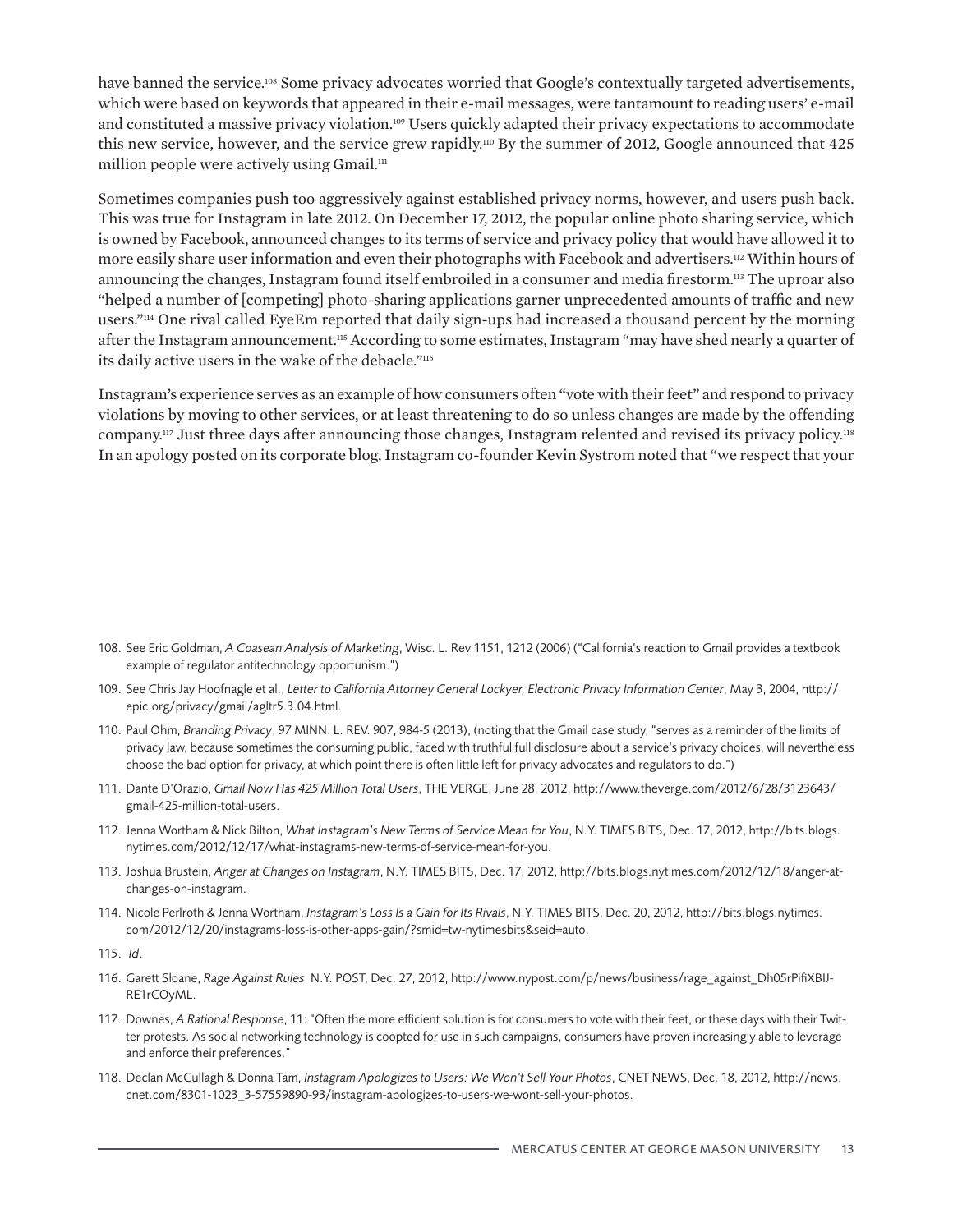photos are your photos. Period."<sup>119</sup> Despite the rapid reversal, a class action lawsuit was filed less than a week later.<sup>120</sup> Although experts agreed the lawsuit was unlikely to succeed, such legal threats can have a profound impact on current and future corporate behavior.<sup>121</sup>

These episodes show how, time and time again, humans have proven to be resilient in the face of rapid technological change by using a variety of adaptation and coping mechanisms to gradually assimilate new technologies and business practices into their lives.122 Other times they push back against firms that disrupt establish privacy norms and encourage companies to take a more gradual approach to technological change.

- 121. Jeff John Roberts, *Instagram Privacy Lawsuit is Nonsense Say Experts,* GIGAOM, Dec. 26, 2012, http://gigaom.com/2012/12/26/instagram-privacy-lawsuit-is-nonsense-say-experts.
- 122. Adam Thierer, *Technopanics, Threat Inflation, and the Danger of an Information Technology Precautionary Principle*, 14 Minn. J. L. Sci. & Tech. 309, 364-73, (2013).

<sup>119.</sup> Instagram, *Thank You, and We're Listening*, INSTAGRAM BLOG, Dec. 18, 2012, http://blog.instagram.com/post/38252135408/thankyou-and-were-listening.

<sup>120.</sup> Zach Epstein, *Instagram Slapped with Class Action Lawsuit over Terms of Service Fiasco*, BGR.COM, Dec. 25, 2012, http://bgr. com/2012/12/25/instagram-slapped-with-class-action-lawsuit-over-terms-of-service-fiasco-267480/?utm\_source=dlvr.it&utm\_ medium=twitter.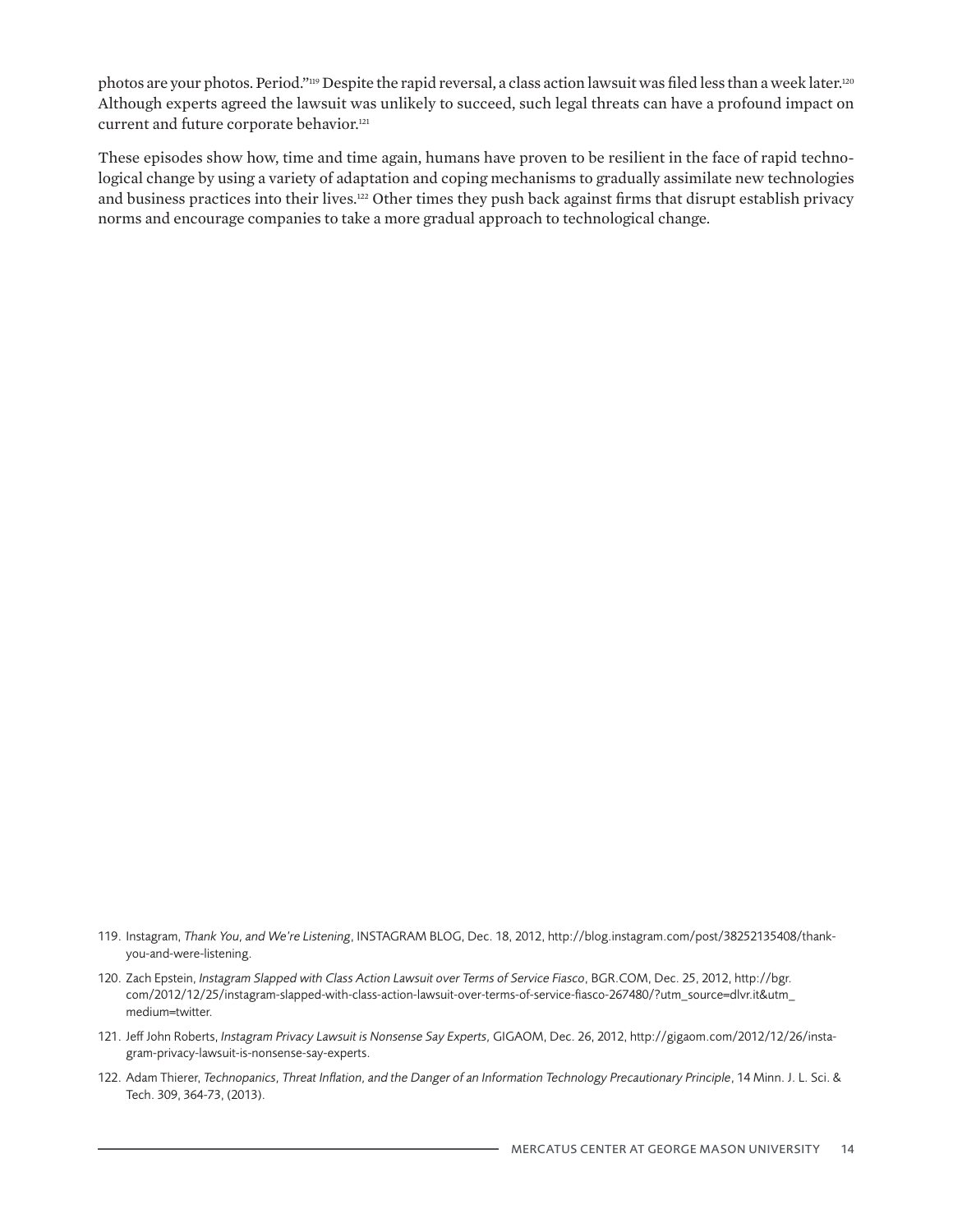# APPENDIX IV: WHY AMERICA'S PRIVACY REGIME IS WORTH DEFENDING: A Better, Simpler Narrative for US Privacy Policy

#### by Adam Thierer

[originally published on the *Technology Liberation Front* blog, March 19, 2013]

Last week on his personal blog, Peter Fleischer, Global Privacy Counsel for Google, posted an interesting essay titled, "We Need a Better, Simpler Narrative of US Privacy Laws."123 Fleischer says that Europe has done a better job marketing its privacy regime to the world than the United States and argues that "the US has to figure out how to explain its privacy laws on the global stage" since "Europe is convincing many countries around the world to implement privacy laws that follow the European model." He notes that "in the last year alone, a dozen countries in Latin America and Asia have adopted euro-style privacy laws [while] not a single country, anywhere, has followed the US model." Fleischer argues that this has ramifications for long-term trade policy and global Internet regulation more generally.

I found this essay very interesting because I deal with some of these issues in my latest law review article, "The Pursuit of Privacy in a World Where Information Control is Failing."124 In the article, I suggest that the United States *does* have a unique privacy regime and it is one that is very similar in character to the regime that governs online child safety issues. Whether we are talking about online safety or digital privacy, the defining characteristics of the US regime are that it is bottom-up, evolutionary, education-based, empowerment-focused, and resiliencycentered. It focuses on responding to safety and privacy harms after exhausting other alternatives, including market responses and the evolution of societal norms.

The EU regime, by contrast, is more top-down in character and takes a more static, inflexible view of privacy rights. It tries to impose a one-size-fits-all model on a diverse citizenry and it attempts to do so through heavy-handed data directives and ongoing "agency threats." It is a regime that makes more sweeping pronouncements about rights and harms and generally recommends a "precautionary principle"125 approach to technological change in which digital innovation is more "permissioned."<sup>126</sup>

Put simply, the US regime is *reactive* in character while the EU regime is more *preemptive*. The US system focuses on responding to safety and privacy problems using a more diverse toolbox of solutions, some of which are governmental in character while others are based on evolving social and market norms and responses. To be clear, law *does* enter the picture here in the United States, but it does so in a very different way than it does in the European Union. Fleischer actually explains that point quite nicely in his essay:

What is the US model? People in the privacy profession know that the US has a dense "patchwork" model of privacy laws: every individual US State has numerous privacy laws, the Federal government has numerous sectoral laws, and numerous other "non-privacy" laws, like consumer protec-

- 125. Adam Thierer, *Technopanics, Threat Inflation, and the Danger of an Information Technology Precautionary Principle*, 14 MINN. J. L. SCI. & TECH. 309 (2013).
- 126. Adam Thierer, *Who Really Believes in "Permissionless Innovation"?* TECHNOLOGY LIBERATION FRONT, Mar. 4, 2013, http://techliberation.com/2013/03/04/who-really-believes-in-permissionless-innovation.

<sup>123.</sup> Peter Fleischer, *We Need a Better, Simpler Narrative of US Privacy Laws*, Mar. 12, 2013, http://peterfleischer.blogspot.com/2013/03/weneed-better-simpler-narrative-of-us.html.

<sup>124.</sup> Adam Thierer, *The Pursuit of Privacy in a World Where Information Control Is Failing*, 36 Harv. J. L. & Pub. Pol. 409 (2013), papers.ssrn. com/sol3/papers.cfm?abstract\_id=2234680.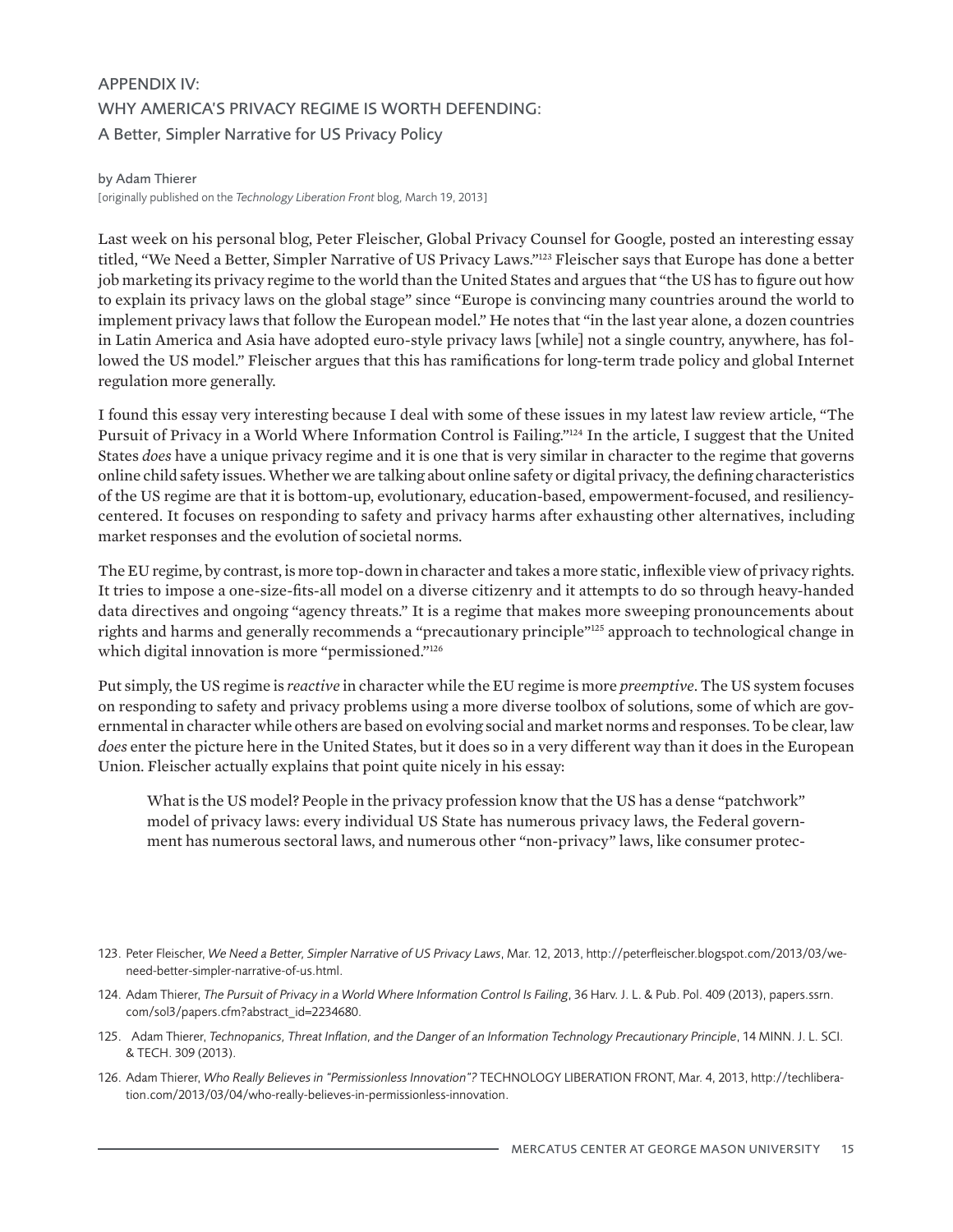tion laws, are regularly invoked in privacy matters. Regulators in many corners of government, ranging from State attorneys general, to the Federal Trade Commission, and armies of class action lawyers inspect every privacy issue for possible actions.<sup>127</sup>

Indeed, in my new law review article, I summarize the litany of cases the FTC has brought recently on the data security and privacy front using its authority under Section 5 of the Federal Trade Commission Act to police "unfair and deceptive" practices. State AGs are active on this front as well, and there is plenty of class action activity every time there's a privacy or data security screw-up.

Meanwhile, public officials continue to work collaboratively with privacy advocates, corporations, and educators to develop better education and awareness-building efforts, including "best practices" on safety, security, and privacy issues.

For more details on this US model, please consult pages 436–454 of my article, in which I provide a comprehensive overview of what I refer to as America's "3-E Approach" to dealing with online safety and digital privacy concerns. The "3-Es" refer to *education*, *empowerment*, and targeted *enforcement* of existing legal standards. As I note in the article:

[America's "3-E Approach"] does not imagine it is possible to craft a single, universal solution to online safety or privacy concerns. It aims instead to create a flexible framework that can help individuals cope with a world of rapidly evolving technological change and constantly shifting social and market norms as they pertain to information sharing.<sup>128</sup>

But what frustrates Fleischer is that the U.S model still doesn't translate into a simple narrative for international audiences:

How on earth do you explain US privacy laws to an international audience? How do you explain the role of class action litigation to people in countries where it doesn't even exist? The US privacy law narrative is convoluted. That's a pity, since almost all of the global privacy professionals with whom I've discussed this issue agree with me that the sum of all the individual parts of US privacy laws amounts to a robust legal framework to protect privacy. (I didn't say "perfect", since laws never are, and I'm not grading them either.) By contrast, Europe's privacy narrative is simple and appealing. Its laws are very general, aspirational, horizontal and concise. Critics could say they're also inevitably vague, as any high-level law would have to be. But, like the US Bill of Rights, they have a sort of simple and profound universality that has inspired people around the world. And they are enforced (at least, on paper) by a single, identifiable, specialist regulator.<sup>129</sup>

I understand the frustration Fleischer is expressing here regarding how to frame the US model for broader audiences. But the crucial point here is that, as he correctly notes, "the sum of all the individual parts of US privacy laws amounts to a robust legal framework to protect privacy," even if it is the case that we will never achieve anything near perfection when it comes to online privacy (or online safety for that matter). But it is unfortunate that Fleischer ignores the many other moving pieces at work here that are important to the US system, especially the diverse array of educational and awareness-building efforts, as well as the astonishing array of empowerment tools that currently exist to help user protect their privacy to the degree they desire.

Of course, it should also be obvious that the US regime is never going to appeal to a global audience as much as Europe's privacy regime for the same reason that many other US policy regimes don't appeal to certain countries

127. Fleischer.

129. Fleischer.

<sup>128.</sup> Thierer, *The Pursuit of Privacy*, at 437.